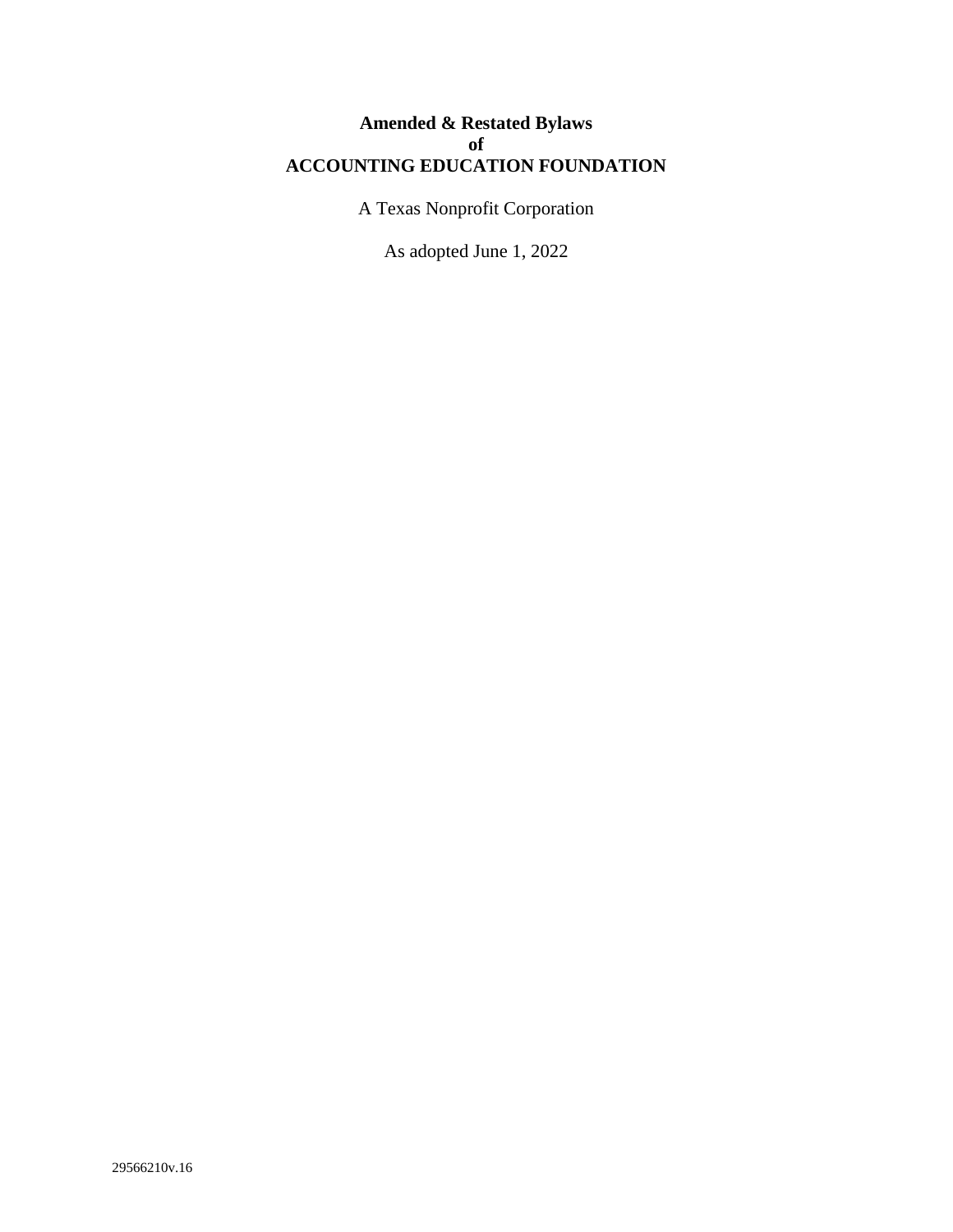# **Table of Contents**

| Article I   |                                                                                                                                                                                                                                                     |  |                                                    |  |
|-------------|-----------------------------------------------------------------------------------------------------------------------------------------------------------------------------------------------------------------------------------------------------|--|----------------------------------------------------|--|
|             | Section 1.1<br>Section 1.2<br>Section 1.3                                                                                                                                                                                                           |  |                                                    |  |
| Article II  |                                                                                                                                                                                                                                                     |  |                                                    |  |
|             | Section 2.1<br>Section 2.2<br>Section 2.3<br>Section 2.4                                                                                                                                                                                            |  |                                                    |  |
| Article III |                                                                                                                                                                                                                                                     |  |                                                    |  |
|             | Section 3.1<br>Section 3.2<br>Section 3.3<br>Section 3.4<br>Section 3.5<br>Section 3.6<br>Section 3.7<br>Section 3.8<br>Section 3.9<br>Section 3.10<br>Section 3.11<br>Section 3.12<br>Section 3.13<br>Section 3.14<br>Section 3.15<br>Section 3.16 |  | Place of Meetings; Electronic Conference Meetings3 |  |
| Article IV  |                                                                                                                                                                                                                                                     |  |                                                    |  |
|             | Section 4.1<br>Section 4.2<br>Section 4.3<br>Section 4.4<br>Section 4.5<br>Section 4.6<br>Section 4.7<br>Section 4.8                                                                                                                                |  |                                                    |  |
| Article V   |                                                                                                                                                                                                                                                     |  |                                                    |  |
|             | Section 5.1<br>Section 5.2<br>Section 5.3<br>Section 5.4                                                                                                                                                                                            |  |                                                    |  |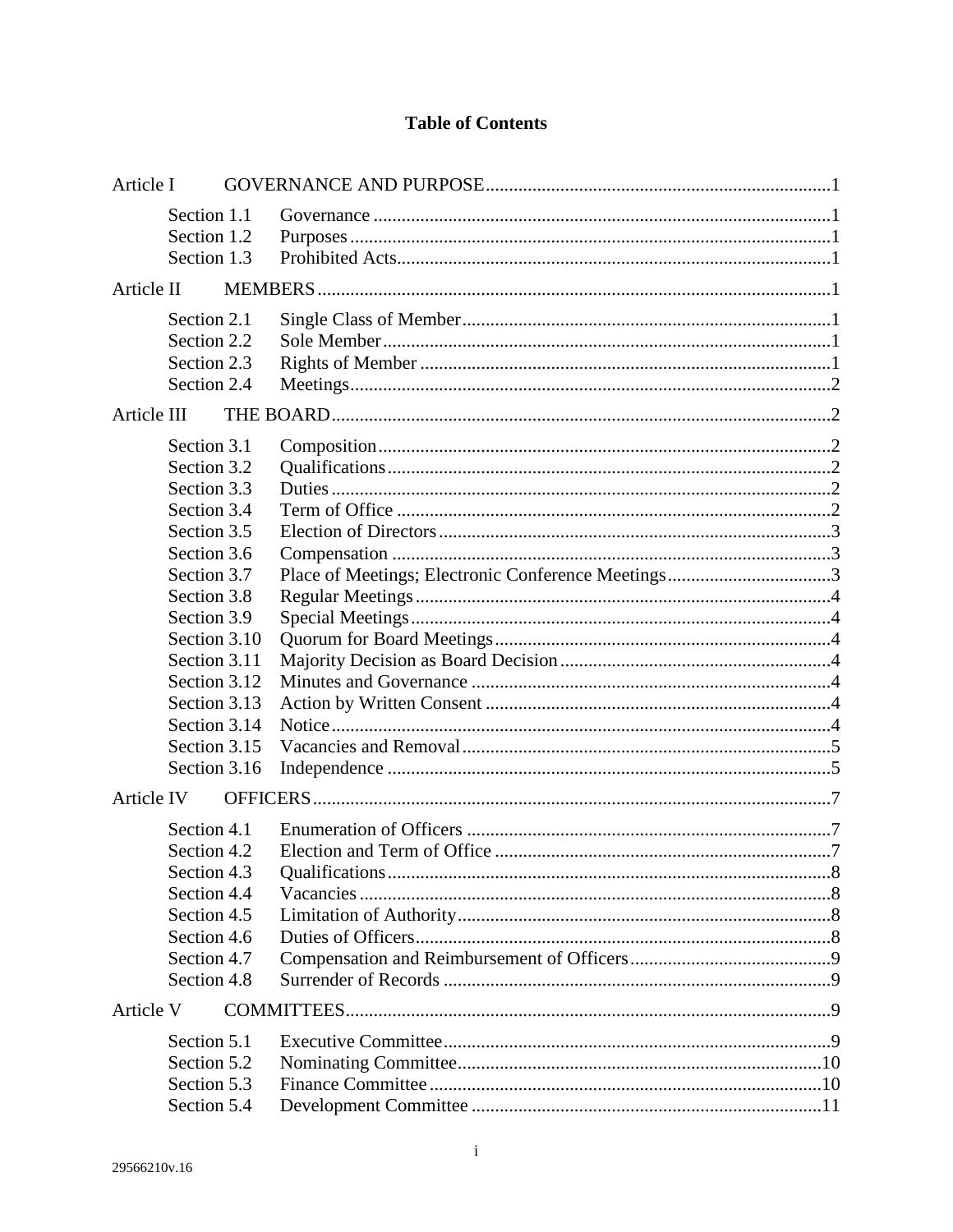|              | Section 5.5                                                                                                          |  |                                                        |  |
|--------------|----------------------------------------------------------------------------------------------------------------------|--|--------------------------------------------------------|--|
|              | Section 5.6                                                                                                          |  |                                                        |  |
| Article VI   |                                                                                                                      |  |                                                        |  |
|              | Section 6.1<br>Section 6.2<br>Section 6.3                                                                            |  |                                                        |  |
| Article VII  |                                                                                                                      |  |                                                        |  |
|              | Section 7.1<br>Section 7.2<br>Section 7.3<br>Section 7.4<br>Section 7.5<br>Section 7.6<br>Section 7.7                |  | Code of Conduct and Conflict of Interest Designation14 |  |
| Article VIII |                                                                                                                      |  |                                                        |  |
|              | Section 8.1<br>Section 8.2                                                                                           |  |                                                        |  |
| Article IX   |                                                                                                                      |  | PERSONAL LIABILITY AND INDEMNIFICATION OF DIRECTORS,   |  |
|              | Section 9.1<br>Section 9.2<br>Section 9.3<br>Section 9.4<br>Section 9.5<br>Section 9.6<br>Section 9.7<br>Section 9.8 |  |                                                        |  |
| Article X    |                                                                                                                      |  |                                                        |  |
|              | Section 10.1<br>Section 10.2<br>Section 10.3                                                                         |  |                                                        |  |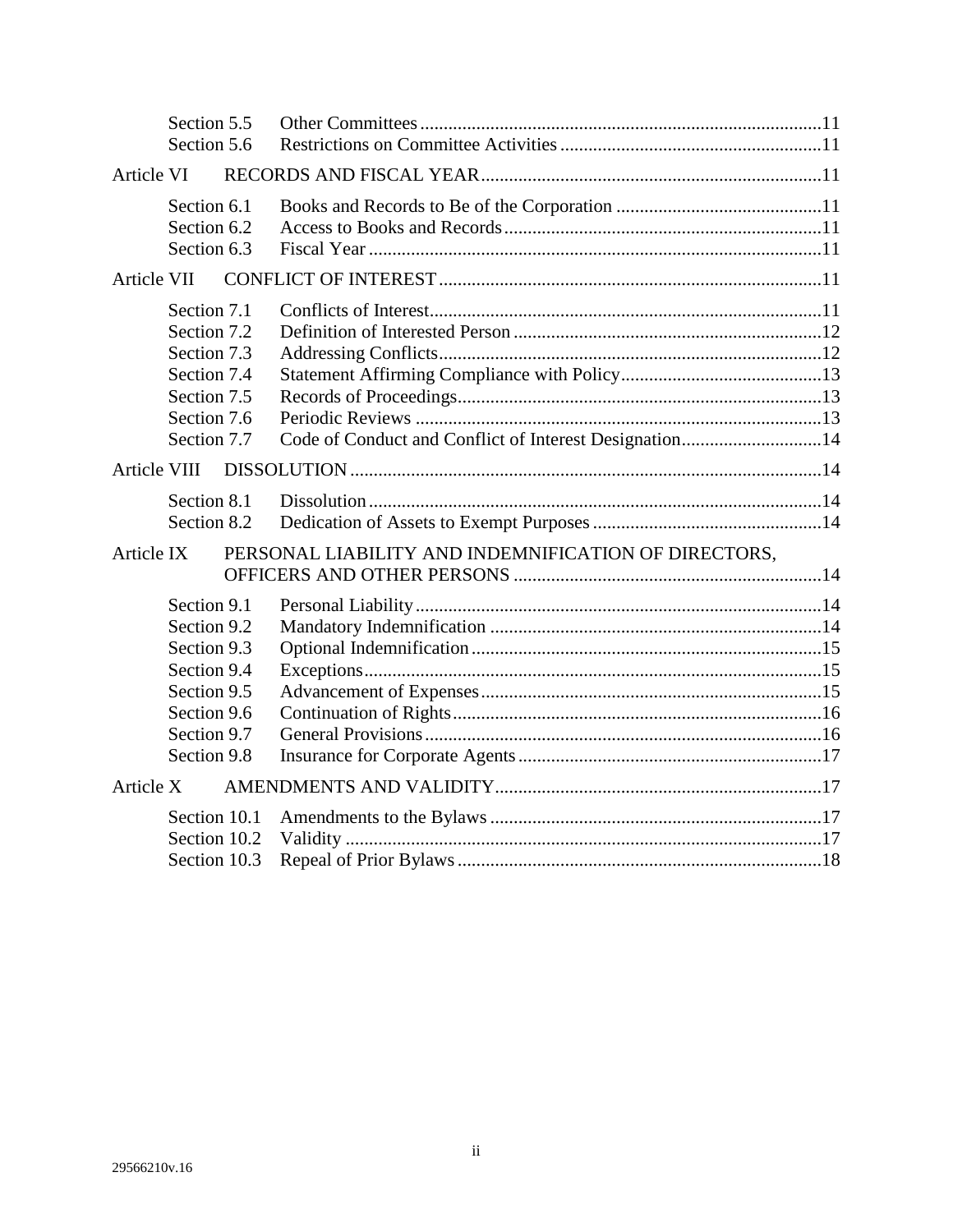#### **ARTICLE I GOVERNANCE AND PURPOSE**

<span id="page-3-1"></span><span id="page-3-0"></span>Section 1.1 Governance. The Accounting Education Foundation (the "**Corporation**") is a nonprofit corporation incorporated under and governed by the Texas Business Organizations Code (the "**TBOC**").

<span id="page-3-2"></span>Section 1.2 Purposes. The Corporation is organized and shall be operated exclusively for charitable purposes (which shall be deemed to include religious, charitable, scientific, literary or educational purposes, within the meaning of those terms as used in section 501(c)(3) of the Internal Revenue Code of 1986 or the corresponding provisions of any subsequent federal tax law (the **"Code"**) and under the laws of the State of Texas). Within the scope of the foregoing purposes, the purposes for which the Corporation is organized include, without limitation, to: (i) advance education, awareness and thought leadership related to the study, teaching and practice of accountancy and allied fields through charitable, educational and research initiatives; (ii) expend money and enter into agreements for the above purposes; and (iii) carry out any other activity and provide any other service in furtherance of the foregoing purposes not inconsistent with applicable law and with the Corporation's status as an exempt organization under Section  $501(c)(3)$  of the Code.

<span id="page-3-3"></span>Section 1.3 Prohibited Acts. No part of the net earnings of the Corporation shall inure to the benefit of, or be distributable to its Member, directors, officers, or other persons, except that, subject to Section 3.6, the Corporation shall be authorized and empowered to pay reasonable compensation for services rendered, including service as an officer, and to make payments and distributions in furtherance of its purposes. No substantial part of the activities of the Corporation shall be the carrying on of propaganda, or otherwise attempting to influence legislation, and the Corporation shall not participate in, or intervene in (including the publishing or distribution of statements) any political campaign on behalf of or in opposition to any candidate for public office. Notwithstanding any other provision of these Bylaws, the Corporation shall not carry on any other activities not permitted to be carried on by a corporation exempt from federal income tax under Section  $501(c)(3)$  of the Code.

#### **ARTICLE II MEMBERS**

<span id="page-3-5"></span><span id="page-3-4"></span>Section 2.1 Single Class of Member. The Corporation shall have a single class of members with the rights specified in [Section 2.3.](#page-3-7)

<span id="page-3-6"></span>Section 2.2 Sole Member. The sole member of the Company shall be the Texas Society of Certified Public Accountants, a Texas non-profit corporation ("**TXCPA**" or the "**Member**").

<span id="page-3-7"></span>Section 2.3 Rights of Member. The Member shall have the right to vote on all matters which the Member may or is required to vote on pursuant to the TBOC, the Restated Certificate of Formation with Amendments effective as of 5:02 p.m. on May 31, 2022 (the **"2022 Restated Certificate"**), as amended (the "**Certificate**"), or these Bylaws, as amended (the "**Bylaws**"), including but not limited to the election of directors as set forth in [Section 3.5.](#page-5-0)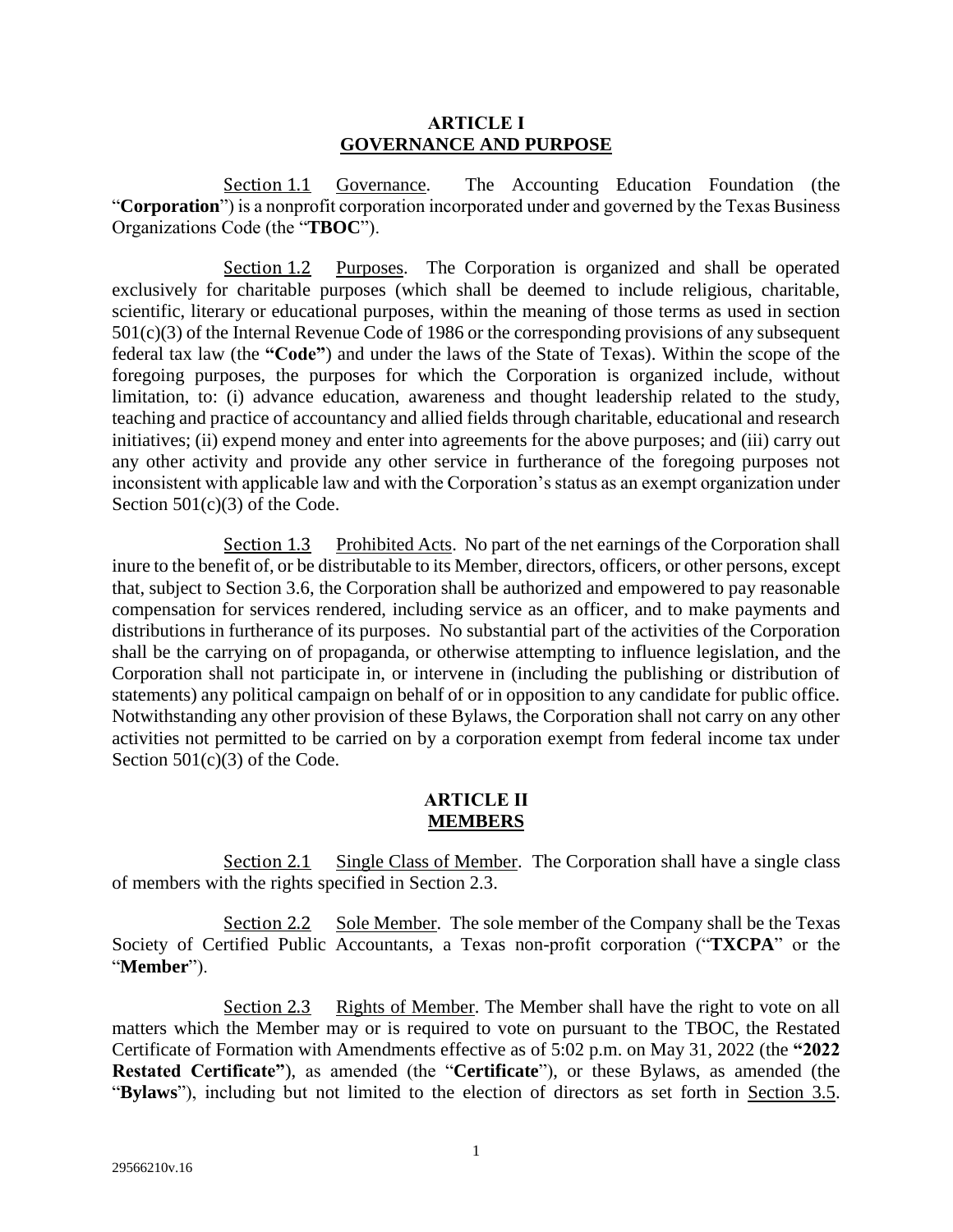Notwithstanding any provision in these Bylaws, the Member shall be entitled to access to the materials and stored knowledge of the Corporation to the maximum extent permitted by the TBOC. The Member shall have all other rights provided to members under the TBOC, the Certificate and these Bylaws.

<span id="page-4-1"></span><span id="page-4-0"></span>Section 2.4 Meetings. There shall be no requirement that the Corporation hold an annual meeting of Members.

#### **ARTICLE III THE BOARD**

Section 3.1 Composition.

<span id="page-4-2"></span>(A) The number of directors of the Board of Directors of the Corporation (the "**Board**") shall be determined by resolution of the Member from time to time; provided, however, that at no time shall the Board consist of fewer than eleven (11) directors nor more than twenty (20) directors elected pursuant to [Section 3.5;](#page-5-0)

(B) To the extent possible without removing or shortening the term of any incumbent director, when filling vacancies in the Board or electing directors pursuant to [Section](#page-5-0)  [3.5,](#page-5-0) the Member shall elect individuals who would constitute Independent Directors so that a majority of the Board will consist of Independent Directors. **"Independent Director**" shall be a director who (i) has been determined to be independent by the Nominating Committee in accordance with these Bylaws; and (ii) does not satisfy any of the situations described in [Section](#page-7-2)  [3.16\(A\)](#page-7-2) through [Section 3.16\(I\).](#page-9-3)

<span id="page-4-3"></span>Section 3.2 Qualifications. All directors must be individuals over the age of eighteen (18). Directors may, but need not, be members of TXCPA.

<span id="page-4-4"></span>Section 3.3 Duties. The property and affairs of the Corporation shall be managed, conducted and directed under the supervision of the Board. In addition to the powers and duties conferred or imposed upon the Board under the TBOC, the Board shall also (i) meet at such times and places as required or permitted by these Bylaws; and (ii) interpret the provisions of these Bylaws. Any interpretation of the Bylaws by the Board shall be binding on the Corporation.

Section 3.4 Term of Office.

<span id="page-4-5"></span>(A) Members of the Board Commencing as of 5:02 p.m. on May 31, 2022. Commencing as of 5:02 p.m. on May 31, 2022, the members of the board of directors of the Corporation and their terms shall be as set forth in the 2022 Restated Certificate. Additional directors may be elected, appointed, or designated in the manner and for the term provided by these Bylaws.

(B) Terms of New or Additional Directors. Subject to the list of directors set forth in the 2022 Restated Certificate and the terms set forth above and further subject to [Section](#page-5-3)  [3.4\(D\)](#page-5-3) of these Bylaws, each new or additional director shall serve a term commencing on the Starting Date and ending on the third anniversary of the Starting Date (such three year period, the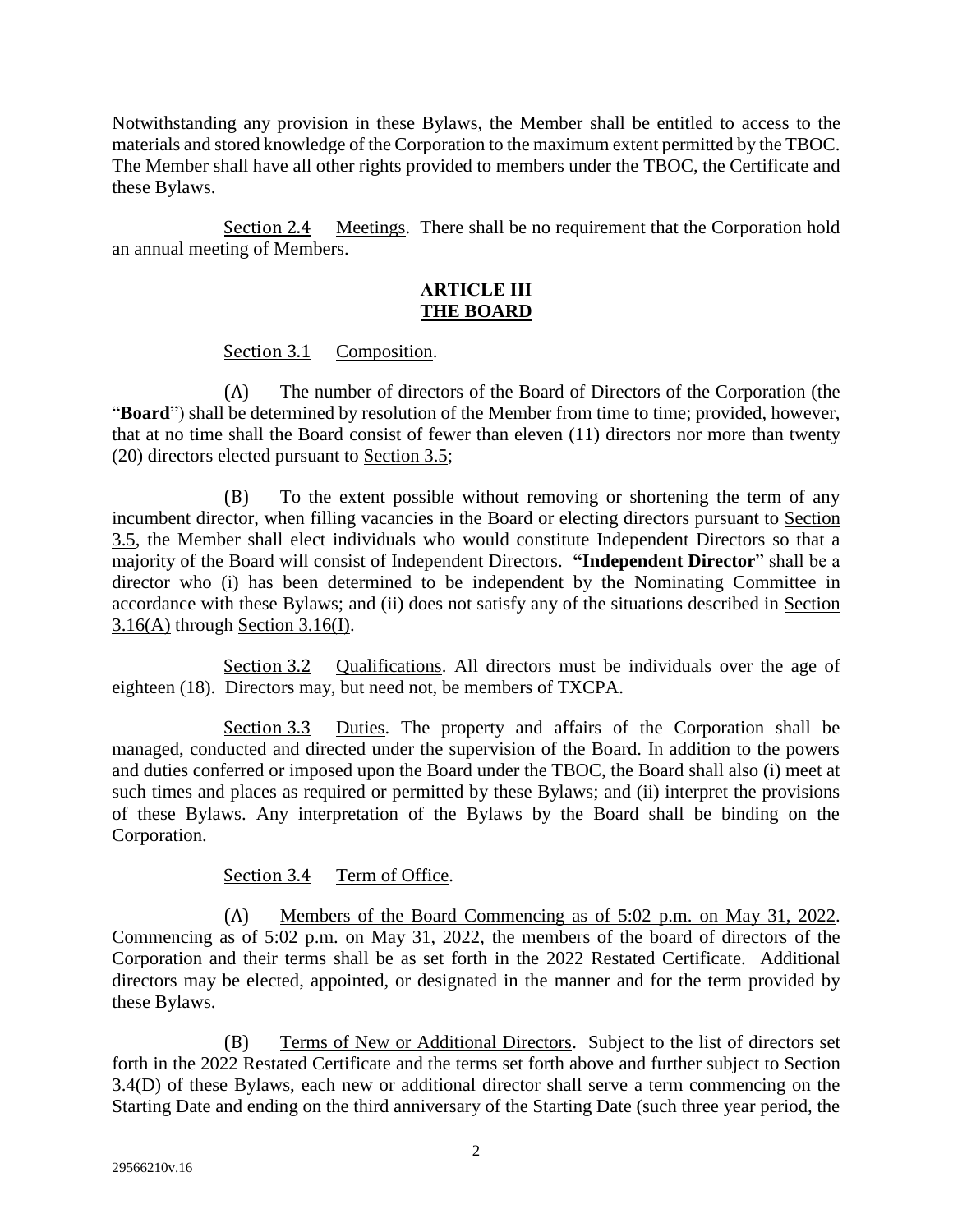"**Term**"), which Term shall be extended until his or her successor is duly elected and qualified, or until such director's earlier death, resignation, or removal pursuant to the provisions of [Section](#page-7-0)  [3.15.](#page-7-0) The Term of each director shall begin on June 1 following the date on which the incoming director is elected (the "**Starting Date**").

(C) No individual serving as a director shall serve for more than two (2) consecutive three (3) year terms (the **"Two-Term Limit"**), though individuals may be again appointed as a director after a break in service of at least one (1) year. The term of service of those directors set forth in the 2022 Restated Certificate shall count as a full three (3) year term for purposes of the Two-Term Limit. If an individual is elected to fill a vacancy on the Board pursuant to Section 3.15, such individual's service for such unexpired term shall not count as a term for purposes of the Two-Term Limit.

<span id="page-5-3"></span>(D) The Member shall stagger the terms of the directors in the resolution electing directors so that no fewer than three directors are up for election each year. The Member shall have the authority to take whatever action is necessary in its judgment to implement the system of staggered terms of the directors, as provided for in this [Section 3.4\(D\).](#page-5-3) This includes, but is not limited to, the authority to set the initial term of any additional director at one (1), two (2), or three (3) years in order to preserve the system of staggered terms, as provided for in this [Section 3.4\(D\).](#page-5-3)

# Section 3.5 Election of Directors.

<span id="page-5-0"></span>(A) The individual who will replace any director whose term expires at the end of a year shall be elected by the Member from the list of candidates recommended by the Nominating Committee for the director position in accordance with the remainder of this [Section](#page-5-0)  [3.5.](#page-5-0) The election for directors shall take place prior to May 31 of each year at such time as the Member shall determine.

(B) Elections of the directors shall take place either at a meeting of the Member or by written consent of the Member. For the avoidance of doubt, if the Executive Board of the Member is authorized to elect directors of the Corporation, election of directors may take place at a meeting of the Executive Board or by written consent of the Executive Board.

<span id="page-5-1"></span>Section 3.6 Compensation. Directors shall not be compensated for their service as directors. Directors may be entitled to receive reasonable reimbursement of expenses incurred in the accordance with the Corporation's current director Expense Policy (as the same may be amended from time to time in accordance with its terms) and reasonable compensation for other services provided to the Corporation. In all such matters, the Corporation shall comply with the TBOC and the rules for excess benefit transactions established under the Code and the regulations promulgated thereunder.

<span id="page-5-2"></span>Section 3.7 Place of Meetings; Electronic Conference Meetings. The location of any meeting of the Board shall be determined by the Chair. Board meetings may be held with all directors attending the meeting physically present in one (1) location, or with one (1) or more directors present via teleconferencing, video conferencing, or interactive webcasting, or any other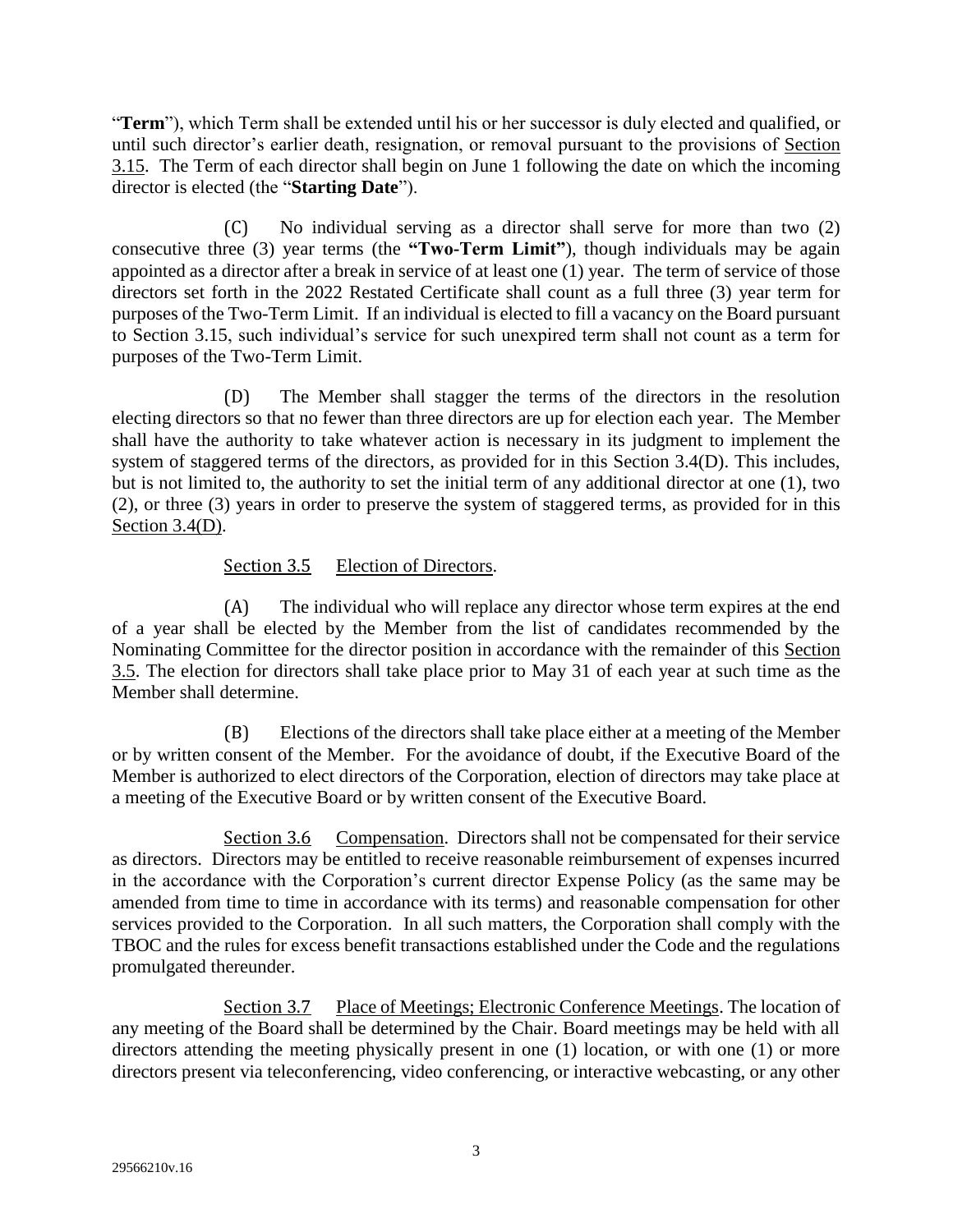means of communication by which all directors participating in such meeting can adequately hear and be heard.

<span id="page-6-0"></span>Section 3.8 Regular Meetings. The annual meeting of the Board shall be held each calendar year on such date and at such time as the Board shall determine. Other regular meetings of the Board shall be held on such regularly scheduled dates and at such times as the Board shall determine. In accordance with [Section 3.14,](#page-6-6) notice of regular meetings shall be in writing.

<span id="page-6-1"></span>Section 3.9 Special Meetings. Special meetings of the Board may be called by the Executive Director or by the Chair on twenty-four (24) hours' notice to each director in accordance with [Section 3.14\(B\).](#page-7-3) Special meetings of the Board shall be called by the Executive Director or the Chair in like manner and on like notice on the written request of any three (3) directors. In accordance with [Section 3.14,](#page-6-6) notice of special meetings shall be in writing and state the general nature of the business to be transacted at such meeting.

<span id="page-6-2"></span>Section 3.10 Quorum for Board Meetings. A quorum shall consist of a majority of directors then in office. Except as otherwise provided in these Bylaws, in the Certificate of Formation, or by law, no business shall be transacted by the Board at any meeting at which a quorum is not present, and the only motion which shall be entertained at a meeting at which quorum is not present is a motion to adjourn.

<span id="page-6-3"></span>Section 3.11 Majority Decision as Board Decision. Every decision made by a majority of the directors present at a meeting duly held at which a quorum is present is the decision of the Board, unless the Certificate of Formation or non-waivable provisions of law require a greater percentage or different voting rules for approval of a matter by the Board.

<span id="page-6-4"></span>Section 3.12 Minutes and Governance. Minutes of each meeting of the Board shall be kept by the Secretary, or in the absence of the Secretary, an Assistant Secretary or any other individual authorized by the Board, and filed as a permanent record of the Corporation in accordance with [Article VI.](#page-13-9) Meetings shall be governed by such rules as may be determined by the Board.

<span id="page-6-5"></span>Section 3.13 Action by Written Consent. Unless otherwise restricted by the Certificate of Formation or these Bylaws, any action required or permitted to be taken at any meeting of the Board or of any committee thereof may be taken without a meeting if a consent in writing setting forth the action so taken shall be signed by the number of directors or committee members whose vote would be necessary to take an action at a meeting at which all of the directors or committee members entitled to vote were present and voted. The consent must state the date of each director's or committee member's signature. Prompt notice of the taking of an action by directors or a committee without a meeting by less than unanimous written consent shall be given to each director or committee member who did not consent in writing to the action. Any written consent may also be obtained via email and other electronic communications to the fullest extent permitted under TBOC § 6.205.

<span id="page-6-6"></span>Section 3.14 Notice.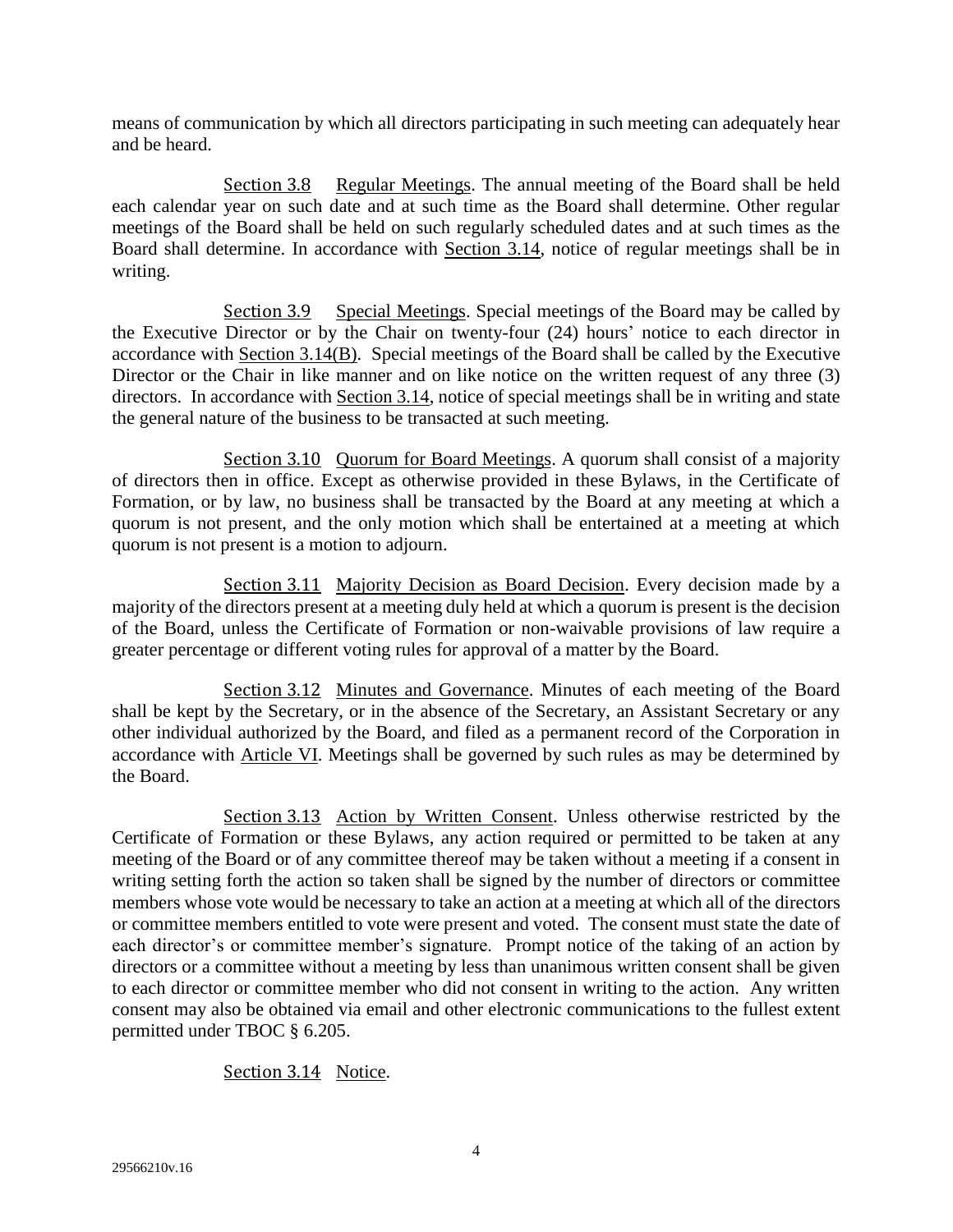(A) Not less than five (5) days prior to a regular meeting described in [Section](#page-6-0)  [3.8,](#page-6-0) the Secretary shall cause to be delivered to the directors notice of the time and place of the regular meeting.

<span id="page-7-3"></span>(B) Not less than twenty-four (24) hours or more than sixty (60) days prior to a special meeting described in [Section 3.9,](#page-6-1) the Secretary shall cause to be delivered to the directors notice of the general purpose, time and place of the special meeting.

Notice under this [Section 3.14](#page-6-6) may be given in person, by mail, private carrier, telephone, electronically transmitted, or other form of wire or wireless communication.

(D) In order for the Secretary to provide the notices required in this [Section](#page-6-6)  [3.14,](#page-6-6) each director shall register his or her addresses, e-mail addresses, and phone numbers with the Secretary of the Corporation, and notices of meetings mailed, e-mailed or telephoned to them at such addresses shall be valid notices thereof.

# Section 3.15 Vacancies and Removal.

<span id="page-7-0"></span>(A) Vacancies on the Board shall exist upon the death, resignation or removal of any director. Any director may resign at any time by giving written notice to the Board. Any such resignation shall take effect on the date of receipt of such notice or on any later date specified therein, and, unless otherwise specified therein, the acceptance of such resignation shall not be necessary to make it effective.

(B) Prior to the expiration of a director's term, a director may be removed with or without cause (which includes, but is not limited to, a violation by such director of the Code of Conduct or Code of Ethics ) by the Member. "**Code of Conduct**" means the Conflict Policy and any other code of conduct as may be adopted from time to time by the Board, as each of the same may be later amended or revised from time to time by the Board. "**Code of Ethics**" means the Code of Ethics of the Corporation as approved and revised from time to time by the Board.

(C) Following an expiration of a director's term, such director may be removed prior to the election and qualification of such director's successor at any time and for any reason by a majority vote of the Board.

(D) A vacancy in one of the director positions may be filled by the Member acting in the same manner provided under [Section 3.5.](#page-5-0)

(E) An individual elected to fill a vacancy on the Board shall hold such office until the earlier of the end of the term of the director that the individual is replacing, or until the new director's death, resignation or removal from office.

<span id="page-7-1"></span>Section 3.16 Independence. Notwithstanding any determination by the Executive Committee, a director shall not be considered an Independent Director if any of the following circumstances are applicable:

<span id="page-7-2"></span>(A) A director who is, or has been within the past three years, an employee or Executive Officer of the Corporation or of the Texas Society of Certified Public Accountants, Inc.;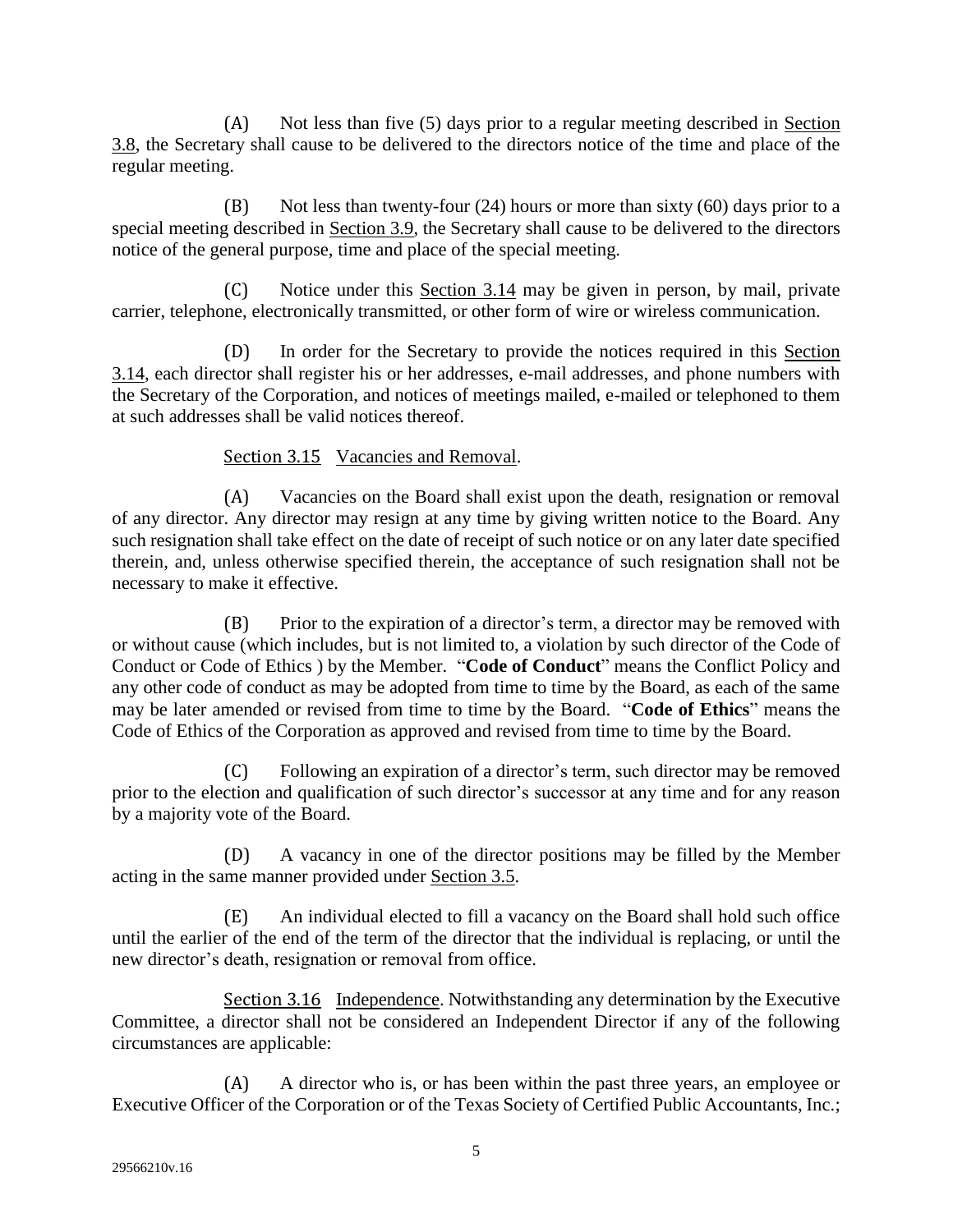provided, however, that this  $S$ ection  $3.16(A)$  shall not apply to a director serving as the Chair or Vice-Chair of the Board solely due to the director's service in such office. "**Executive Officer**" means any officer of the Corporation who, as a result of such officer's role as an officer, performs a policy making function for the Corporation, such as the Executive Director, principal financial officer, principal accounting officer, or any other officer who performs a similar function for the Corporation; *provided*, *however*, that the Secretary and Treasurer do not perform policy making functions for the Corporation and shall not be considered Executive Officers.

(B) A director who has any Immediate Family Member who is, or has been within the past three years, an Executive Officer of the Corporation. "**Immediate Family Member**" means a spouse, daughter, stepdaughter, son, stepson, mother, stepmother, father, stepfather or an individual in a close personal relationship.

<span id="page-8-0"></span>(C) A director who is, or has been, an employee, partner or Affiliate of any current or former internal or external auditor of the Corporation, unless three years have elapsed since the end of (i) director's relationship with the internal or external auditor or (ii) the auditor's relationship with the Corporation; *provided*, that for purposes of this [Section 3.16\(C\),](#page-8-0) a partner does not include a fixed income partner whose interest in the external auditor is limited to the receipt of fixed amounts of compensation (including deferred compensation) for prior service with such external auditor if the compensation is not contingent in any way on continued service. An "**Affiliate**" of a Person means any other Person that directly or indirectly, through one (1) or more intermediaries, controls, is controlled by, or is under common control with, such Person, including with regards to the Corporation, the Member or any chapters of the Member. The term "control" (including the terms "controlled by" and "under common control with") means the possession, directly or indirectly, of the power to direct or cause the direction of the management and policies of a Person, whether through the ownership of voting securities, by contract or otherwise. "**Person**" means an individual, corporation, partnership, joint venture, limited liability company, governmental entity, unincorporated organization, trust, association or other entity.

(D) A director who has an Immediate Family Member who (i) is, or has been, an employee, partner or Affiliate of any current or former internal or external auditor of the Corporation or (ii) has received (directly or indirectly) any consulting, advisory or other compensatory fee from the Corporation or any Affiliate of the Corporation, unless in each case three years have elapsed since the end of (x) such individual's relationship with the internal or external auditor or (y) the auditor's relationship with the Corporation.

<span id="page-8-1"></span>(E) A director who has, or who has a Close Entity or Immediate Family Member who has, a relationship with the Corporation (e.g., as or with a member of its management team) pursuant to which such director, Close Entity or Immediate Family Member has received within the last three years or may receive, directly or indirectly, any consulting, advisory or other compensatory fee for services or other advice, as the case may be, from the Corporation or any of its Affiliates or subsidiaries; provided, however, that this [Section 3.16\(E\)](#page-8-1) shall not apply to fixed amounts of compensation under a retirement plan (including deferred compensation) for prior service with the Corporation if the compensation is not contingent in any way on continued service or the provision of additional services as a consultant engaged specifically by the Board, including running internal investigations. "**Close Entity**" means an entity (x) in which a director or one or more of his Immediate Family Members is a partner, member, officer, director or occupies a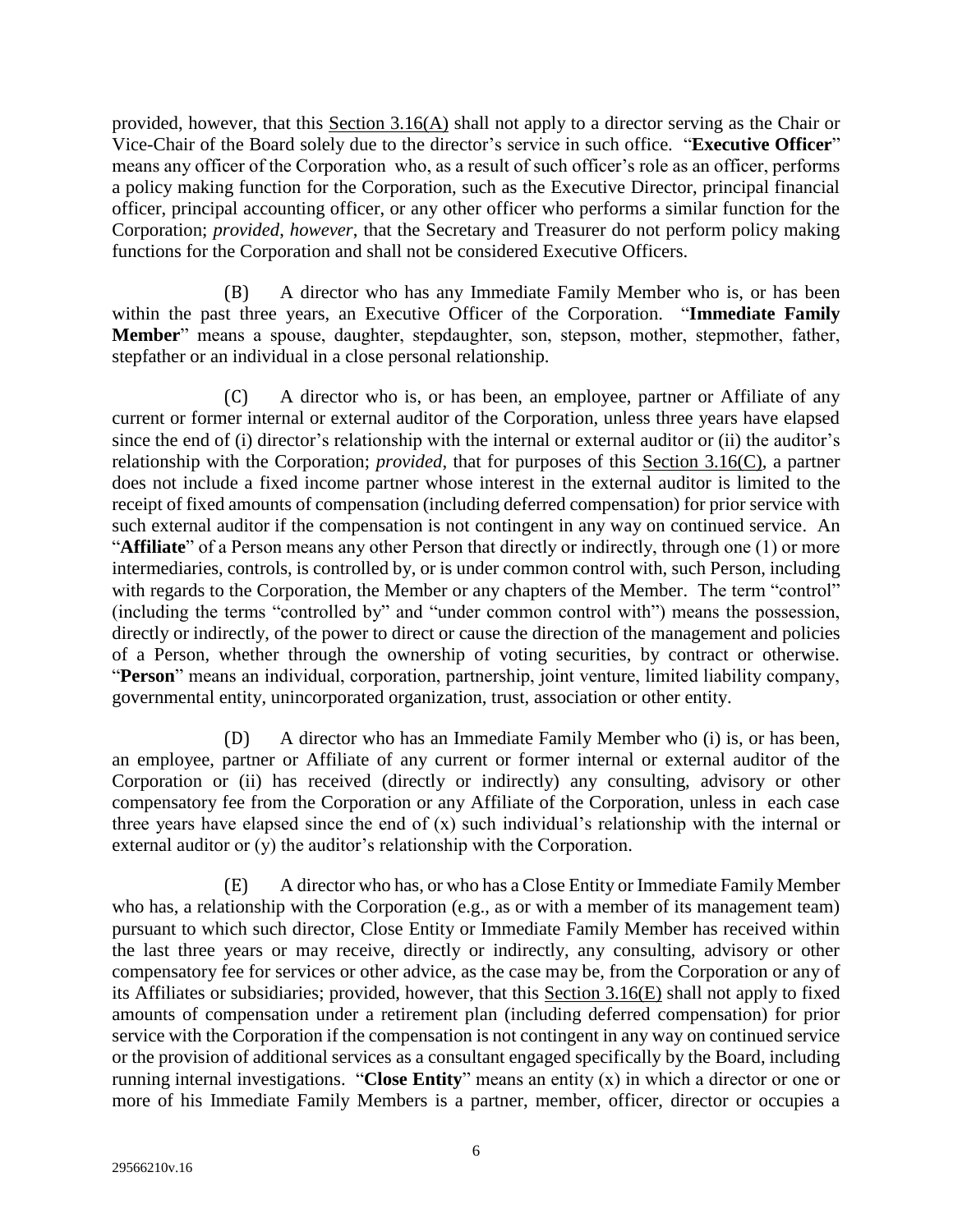similar position (except limited partners, non-managing members and those occupying similar positions who, in each case, have no active role in providing services to the Corporation); and (y) which provides accounting, consulting, legal, investment banking or financial advisory services to the Corporation or any Affiliate of the Corporation.

(F) A director who belongs, or has belonged within the past three years, or who has any Immediate Family Member who belongs, or has within the past three years belonged, to the operational management team of another entity (i) which has a material customer, supplier or cooperative relationship with the Corporation that is significant either to the other entity or the Corporation or (ii) that has a director or other equivalent governing person who also serves as a member of the operational management team of the Corporation;

(G) A director who, or any of whose Immediate Family members, is or has been within the past three years, an Executive Officer of another entity on whose compensation committee any Executive Officer of the Corporation serves or has served within the past three years;

or

(H) A director who is an Affiliate of the Corporation or any of its subsidiaries;

<span id="page-9-3"></span>(I) A director who, or who has an Immediate Family Member who, directly or indirectly through one or more intermediaries, (i) receives monetary income or benefit exceeding \$10,000 during any tax year of the Corporation that is attributable, in whole or in part, to the director's use, directly or indirectly through one or more intermediaries, of the Corporation's Materials or (ii) enters into any loan, guarantee, grant or Business Transaction with the Corporation or any of its Affiliates, unless in each case three years have elapsed since the tax year in which the director or Immediate Family Member received such income or entered into or performed such transaction. "**Business Transaction**" means any joint venture or contract of sale, lease, license, insurance or performance of services that involve monetary payments or other benefits in excess of \$10,000 in any tax year of the Corporation. "**Materials**" means educational or other materials that (i) include or reference certifications or designations indicating the Person's particular qualifications due to training or other association with the Corporation, or (ii) include any logo, trademark or other intellectual property of the Corporation.

#### **ARTICLE IV OFFICERS**

<span id="page-9-1"></span><span id="page-9-0"></span>Section 4.1 Enumeration of Officers. The officers of the Corporation shall be the Executive Director, Secretary, and Treasurer. In addition, the Corporation may have one (1) or more assistant secretaries, assistant treasurers and such other officers as the Board may from time to time determine. The Board of Directors may elect from among its members a Chairman of the Board and a Vice Chairman of the Board.

<span id="page-9-2"></span>Section 4.2 Election and Term of Office. Except as otherwise provided by the Certificate of Formation or these Bylaws, the officers shall be elected by the Board. Each officer shall serve until his or her successor is duly elected and qualified or until he or she dies, resigns or is removed from office by the Board.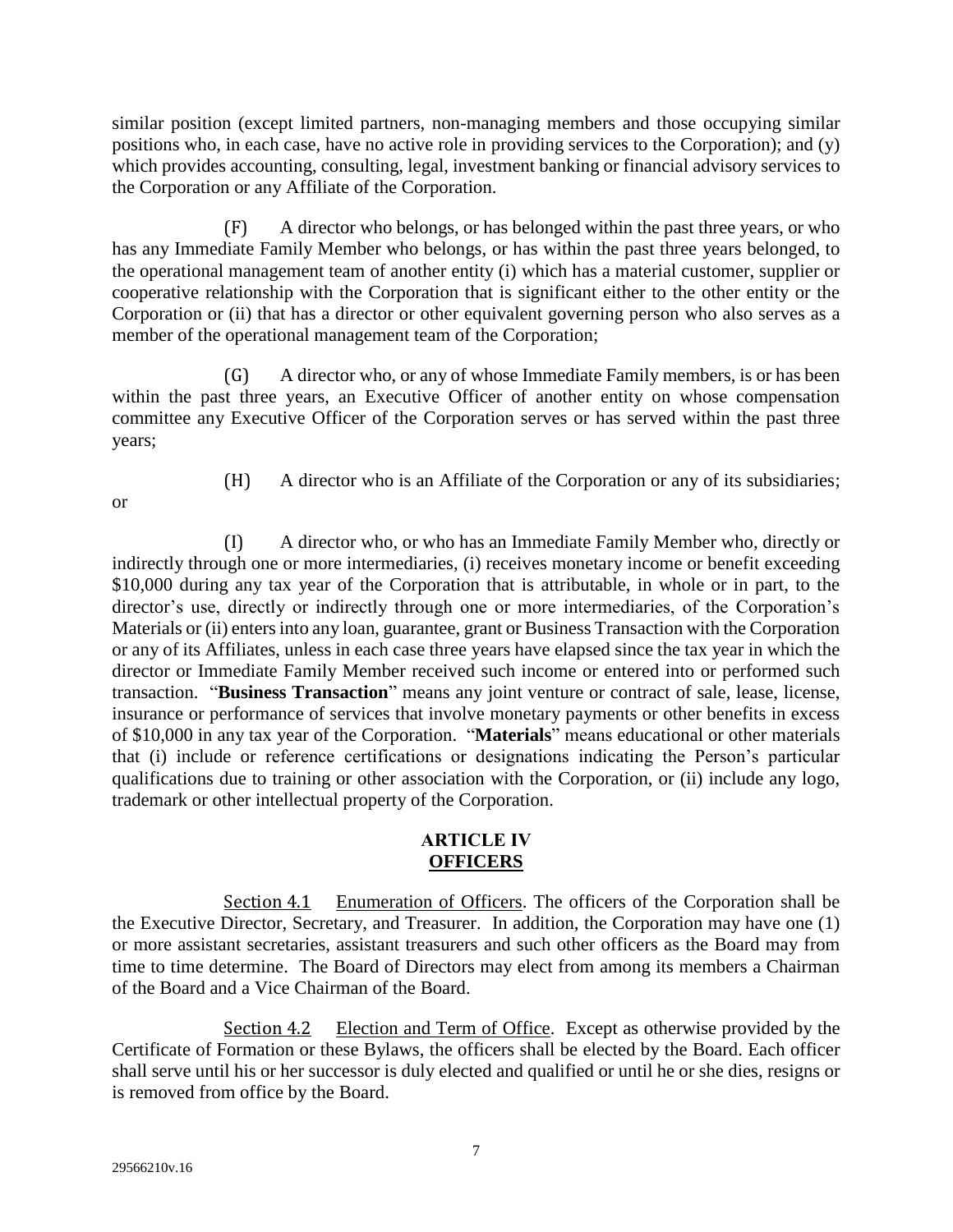<span id="page-10-0"></span>Section 4.3 Qualifications. The Chair and Vice-Chair must be current directors. The Executive Director, Secretary, Treasurer, assistant secretaries, assistant treasurers and individuals filling such other offices as the Board may from time to time create are not required to be directors. Unless otherwise determined by the Member, the Executive Director shall be the Chief Executive Officer of TXCPA by virtue of holding such office in accordance with [Section](#page-10-4)   $4.6(C)$ .

<span id="page-10-1"></span>Section 4.4 Vacancies. Vacancies in officer positions shall exist on the death, resignation, or removal of any officer. Officers may be removed from office by a majority vote of the Board. Any officer may resign at any time by giving written notice to the Board. Any such resignation shall take effect at the date of receipt of such notice or at any later date specified therein, and, unless otherwise specified therein, the acceptance of such resignation shall not be necessary to make it effective. It shall be the Board's responsibility to appoint a new officer to fill an officer vacancy. Any officer appointed to fill an officer vacancy will serve in accordance with [Section](#page-9-2)  [4.2.](#page-9-2)

<span id="page-10-2"></span>Section 4.5 Limitation of Authority. The officers have no authority to make or rescind commitments of the Corporation other than as explicitly stated in their duties or as provided by the Board.

# Section 4.6 Duties of Officers.

<span id="page-10-3"></span>(A) Chair. The Chair shall preside at all meetings of the Board. The Chair shall perform such other duties as shall be provided in these Bylaws or as may be prescribed by the Board. The Chair shall be an Independent Director.

(B) Vice-Chair. The Vice-Chair shall act in the Chair's stead in the event of the absence or disability of the Chair, and shall perform such other duties as shall be provided in these Bylaws or as may be prescribed by the Board.

<span id="page-10-4"></span>(C) Executive Director. Subject to the direction and control of the Board, in general, the Executive Director shall supervise and control all of the business and affairs of the Corporation. The Executive Director shall assist the Chair, Vice-Chair, Secretary and Treasurer in the performance of their duties as provided in these Bylaws. The Executive Director shall be responsible for the hiring, firing, supervising, and, within the limits set forth by the Board in the Corporation's budget, setting the compensation for all employees of the Corporation pursuant to the compensation programs administered by the Finance Committee. As authorized by the Board, the Executive Director shall execute all instruments requiring such execution, except to the extent that signing and execution thereof is expressly delegated by the Board to some other officer or agent of the Corporation. Subject to the direction and control of the Board, in general, the Executive Director shall perform, the duties as shall be provided in these Bylaws or as may be prescribed by the Board. Upon request of the Board, the Executive Director shall report to the Board all matters which the interests of the Corporation may require to be brought to the attention of the Board.

(D) Treasurer. The Treasurer shall have care and custody of the books and records of account of the Corporation and, subject to the direction of the Board, shall have charge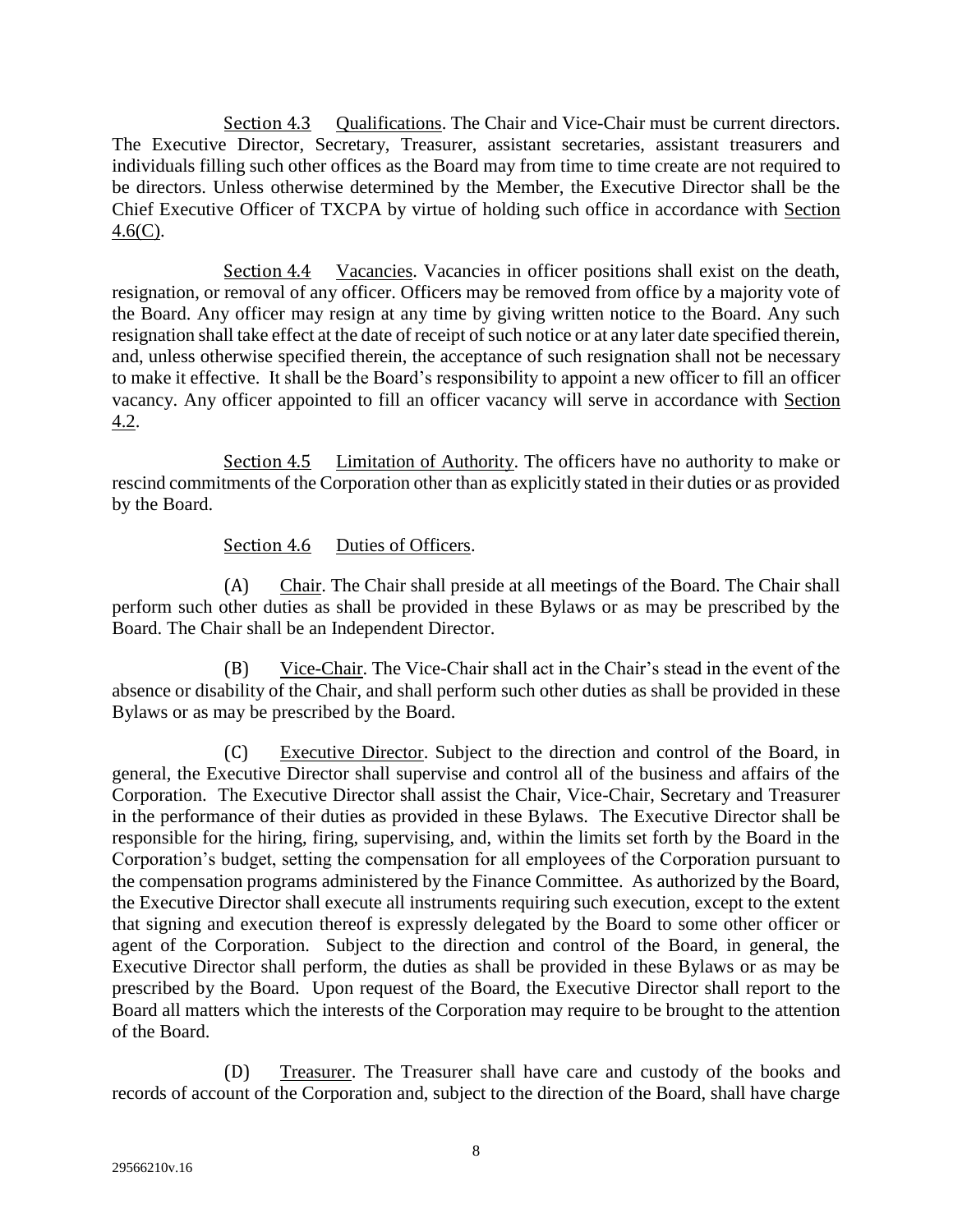of and be responsible for all funds and securities of the Corporation. He or she shall render financial statements to the Board from time to time upon request. The funds of the Corporation shall be deposited to its credit in such a manner and in such depositories as the Board may from time to time designate and shall be subject to withdrawal by check, draft or other order by such officer or officers, the Executive Director, or by any combination of them, as may from time to time be designated by the Board. The Treasurer shall have such other duties as shall be provided in these Bylaws or as may be designated by the Board.

(E) Secretary. The Secretary shall be responsible for seeing to the preparation and maintenance of minutes and records of the Corporation and shall give such notices of meetings as required by these Bylaws. The Secretary shall attend, or cause an Assistant Secretary to attend, all meetings of the Board and any Committee of the Board. The Secretary shall have such other duties as shall be provided in these Bylaws or as may be designated by the Board.

<span id="page-11-0"></span>Section 4.7 Compensation and Reimbursement of Officers. Officers may receive compensation for their services as an officer so long as such compensation is reasonable. Officers may be entitled to reimbursement for any reasonable expenses incurred in rendering services to the Corporation and for which such officers provide appropriate substantiating documentation, in the manner and to the extent provided by the Board and any policy adopted by the Board. In all such matters, the Corporation shall comply with the TBOC and the rules for excess benefit transactions established under the Code and the regulations promulgated thereunder.

<span id="page-11-2"></span><span id="page-11-1"></span>Section 4.8 Surrender of Records. Upon completion of the term of office, resignation or removal, each office holder shall turn over to his/her successor or other officer all records, correspondence, documents and other Corporation property in his/her possession.

### **ARTICLE V COMMITTEES**

# Section 5.1 Executive Committee.

<span id="page-11-4"></span><span id="page-11-3"></span>(A) The Corporation shall have an Executive Committee (the "**Executive Committee**"). The Executive Committee will have such responsibilities as are provided for in these Bylaws and the Executive Committee Charter as adopted by the Board and as may be later amended by the Board from time to time (the "**Executive Committee Charter**") and such other powers and authority of the Board in the management of the business and affairs of the Corporation as may be delegated to the Executive Committee from time to time by the Board, to the extent permitted by provisions of the TBOC or other law. By a majority vote of the directors after written notice to the Executive Committee, the Board may at any time (i) revoke or modify any or all of the Executive Committee authority so delegated; and (ii) increase or decrease the number of the members of the Executive Committee, *provided that*, the number of members of the Executive Committee shall never be decreased below three (3).

(B) The Executive Committee shall consist solely of directors, at least a majority of whom shall be Independent Directors, and must be comprised of at least three (3) directors but may have more directors as may be specified in the Executive Committee Charter. At any time by a majority vote of the directors, the Board may fill vacancies on the Executive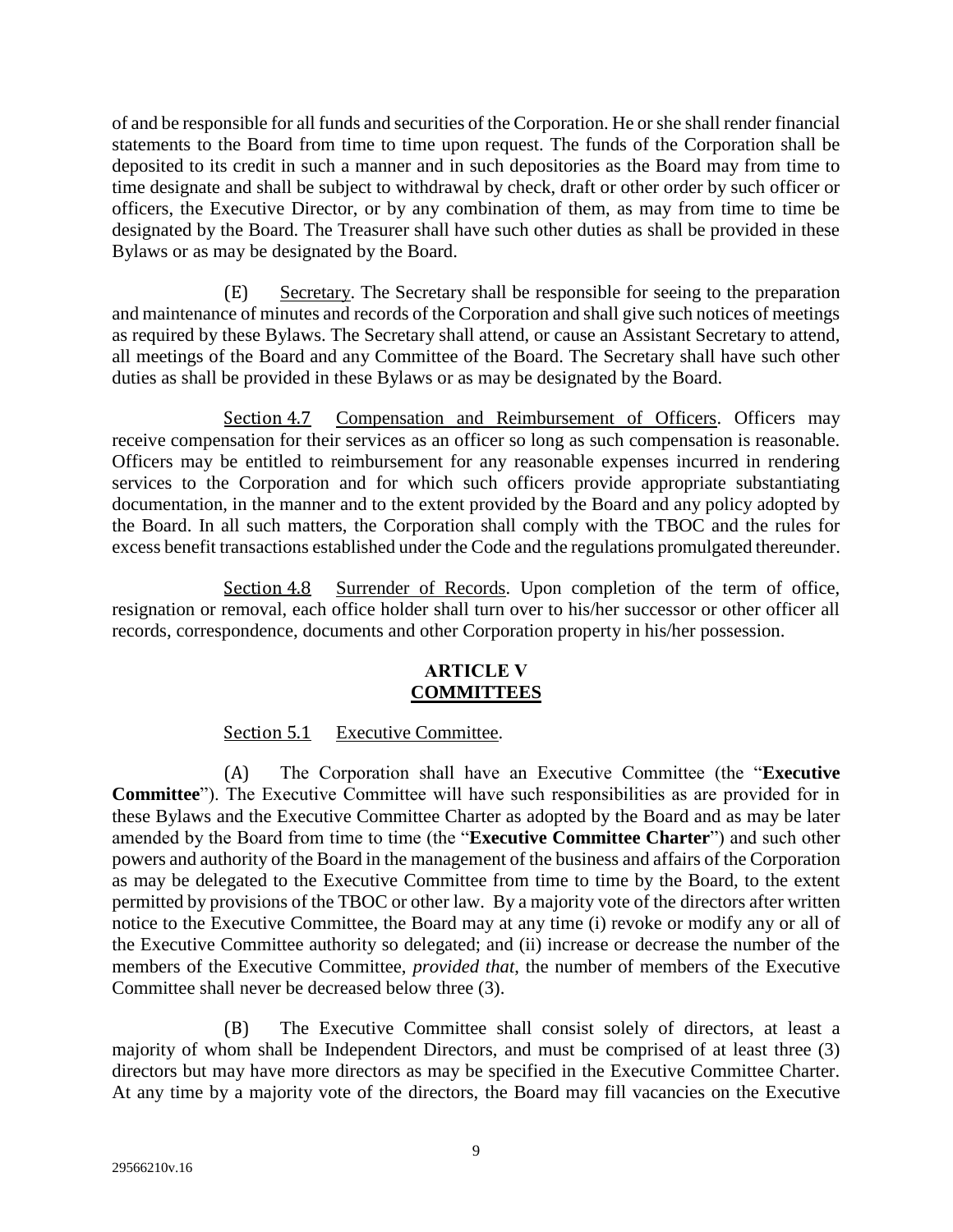Committee with the directors. The Chair of the Board shall be the chair of the Executive Committee.

(C) The Executive Committee Charter will be kept in the records of the Corporation. The Executive Committee shall (i) keep regular minutes of its proceedings; (ii) cause them to be filed with the corporate records; and (iii) report the same to the Board from time to time as the Board may require.

# Section 5.2 Nominating Committee.

<span id="page-12-0"></span>(A) The Corporation shall have a Nominating Committee (the "**Nominating Committee**"). The Nominating Committee will have such responsibilities as are provided for in these Bylaws and the Nominating Committee Charter as adopted by the Board and as may be later amended by the Board from time to time (the "**Nominating Committee Charter**") and such other responsibilities as may be delegated to the Nominating Committee from time to time by the Board. The responsibilities of the Nominating Committee include the nomination of the candidates to be elected as directors in accordance with [Section 3.5.](#page-5-0)

(B) The Nominating Committee shall consist solely of directors, at least a majority of whom shall be Independent Directors, and must be comprised of at least three (3) directors but may have more directors as may be specified in the Nominating Committee Charter. The members of the Nominating Committee shall be designated by the Board and consist of individuals with such qualifications and attributes as may be specified in the Nominating Committee Charter.

(C) The Nominating Committee Charter will be kept in the records of the Corporation. The Nominating Committee shall (i) keep regular minutes of its proceedings; (ii) cause the minutes to be filed with the corporate records; and (iii) report the same to the Board from time to time as the Board may require.

# Section 5.3 Finance Committee.

<span id="page-12-1"></span>(A) The Corporation shall have a Finance Committee (the "**Finance Committee**"). The Finance Committee will have such responsibilities as are provided for in these Bylaws and the Finance Committee Charter as adopted by the Board and as may be later amended by the Board from time to time (the "**Finance Committee Charter**") and such other responsibilities as may be delegated to the Finance Committee from time to time by the Board. The responsibilities of the Finance Committee will include developing a Director Expense Policy for approval by the Board, making determinations with respect to reimbursements of expenses in accordance with the Director Expense Policy, and monitoring and enforcing the Code of Conduct and [Article VII.](#page-13-10)

(B) The Finance Committee shall consist solely of directors, at least a majority of whom shall be Independent Directors, and must be comprised of at least three (3) directors but may have more directors as may be specified in the Finance Committee Charter. The members of the Finance Committee shall be designated by the Board and consist of individuals with such qualifications and attributes as may be specified in the Finance Committee Charter.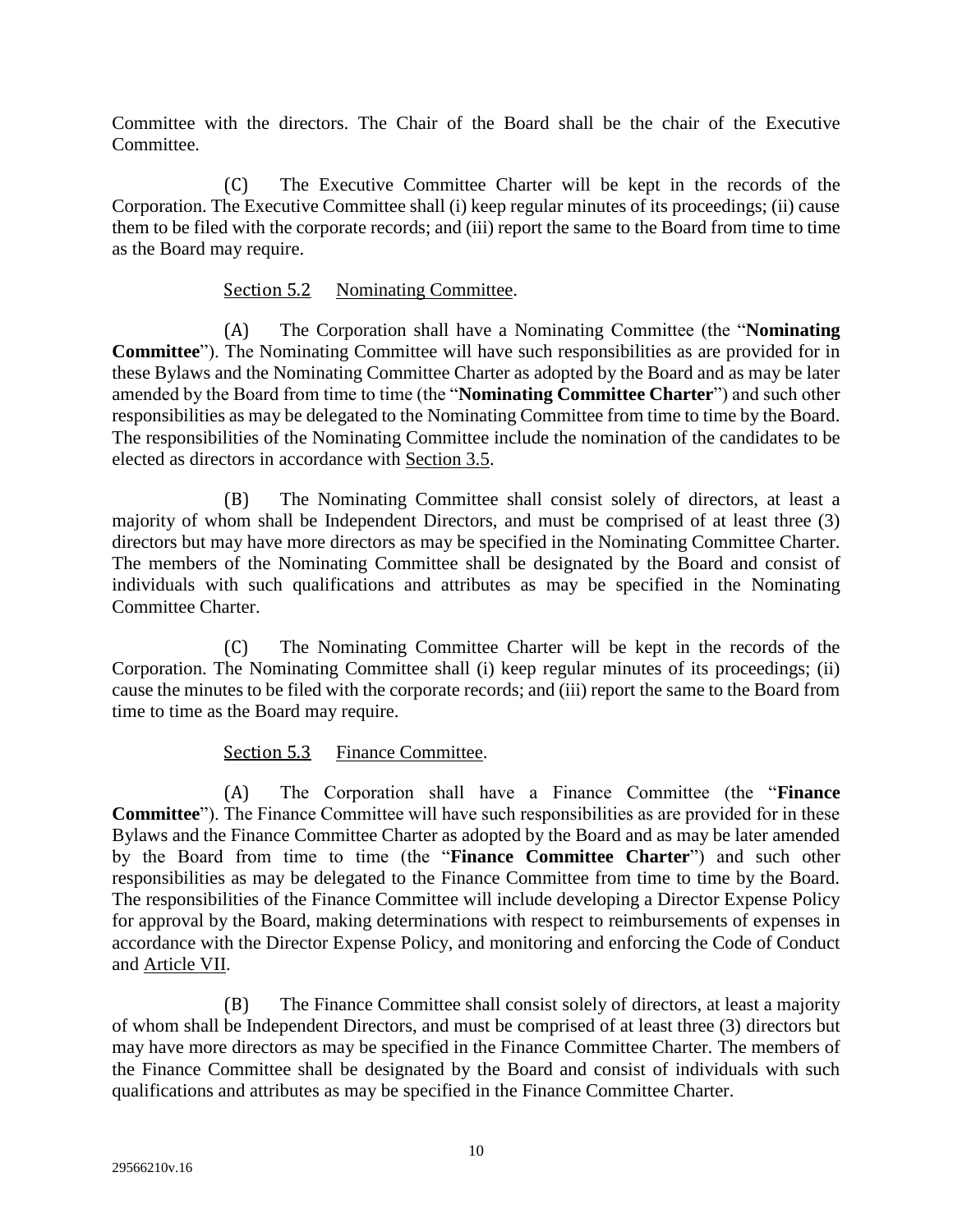(C) The Finance Committee Charter will be kept in the records of the Corporation. The Finance Committee shall (i) keep regular minutes of its proceedings; (ii) cause the minutes to be filed with the corporate records; and (iii) report the same to the Board from time to time as the Board may require.

<span id="page-13-0"></span>Section 5.4 Development Committee. The Development Committee of the Board (the "*Development Committee*") shall work with the staff to establish an appropriate fundraising plan and goals, take the lead in certain types of outreach effort and be responsible for the involve of all directors in the fundraising efforts and monitor the progress on fundraising and make recommendations to the Board regarding the same. The Development Committee shall consist of one or more directors, and such committee may include persons who are not directors of the Company so long as no such person is designated as the chair of the Development Committee.

<span id="page-13-1"></span>Section 5.5 Other Committees. The Board may have such other committees as may be designated by the Board from time to time. These committees may consist of individuals who are not directors and shall act in an advisory capacity to the Board.

<span id="page-13-2"></span>Section 5.6 Restrictions on Committee Activities. No committee shall (a) authorize distributions; (b) approve an action or propose an action to Members that the TBOC requires be approved by Members; (c) elect, appoint, or remove any director; (d) amend the Certificate of Formation; (e) adopt, amend, or repeal these Bylaws; (f) approve a plan of conversion or plan of merger; or (g) approve a sale, lease, exchange, or other disposition of all, or substantially all, of the Corporation's property with or without goodwill, other than in the usual and regular course of business subject to approval by Members.

### **ARTICLE VI RECORDS AND FISCAL YEAR**

<span id="page-13-9"></span><span id="page-13-4"></span><span id="page-13-3"></span>Section 6.1 Books and Records to Be of the Corporation. The Corporation shall keep the records required by the TBOC at its principal office in a written form or another form capable of conversion into a written form within a reasonable time.

<span id="page-13-5"></span>Section 6.2 Access to Books and Records. The Member shall be entitled to examine and copy, at its own expense, in person or by agent, accountant or attorney, at any reasonable time, the books and records and records of the Corporation.

<span id="page-13-7"></span><span id="page-13-6"></span>Section 6.3 Fiscal Year. The fiscal year shall commence on June 1st and end on May 31st.

### **ARTICLE VII CONFLICT OF INTEREST**

<span id="page-13-10"></span><span id="page-13-8"></span>Section 7.1 Conflicts of Interest. The purpose of the conflict of interest policy set forth in this [Article VII](#page-13-10) (this "**Conflict Policy**") is to protect the Corporation's interest when it is contemplating entering into a transaction or arrangement that might benefit the private interest of an officer of the Corporation or director or might result in a possible excess benefit transaction (as defined in the Code). This Conflict Policy is intended to supplement but not replace any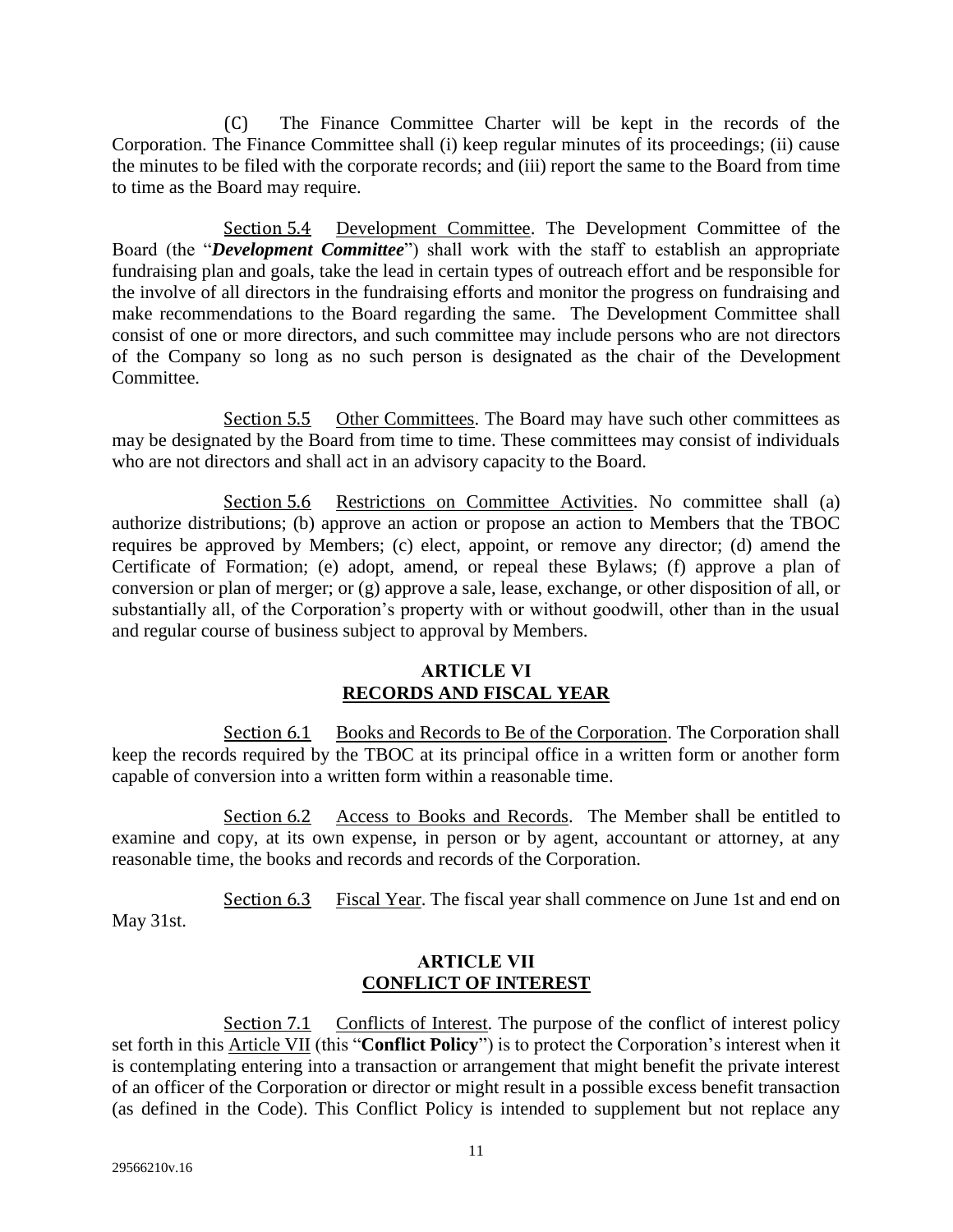applicable state and federal laws governing conflicts of interest applicable to nonprofit and charitable organizations. The Board may delegate to any committee the responsibility for enforcement of this Conflict Policy to the extent permitted by federal and state law.

<span id="page-14-0"></span>Section 7.2 Definition of Interested Person. Any director, officer, member of a committee with Board delegated powers ("**Covered Individual**"), who (i) has a direct or indirect Financial Interest, or (ii) has an Immediate Family Member or Affiliate who has a direct or indirect Financial Interest in a contemplated or completed transaction is an "**Interested Person**". Compensation includes direct and indirect remuneration as well as gifts or favors that are not insubstantial. A Financial Interest is not necessarily a conflict of interest. Under this [Article VII,](#page-13-10) an Interested Person may have a conflict of interest only if the Board decides that a conflict of interest exists. In addition to the other requirements of this Conflict Policy, each director must report to the Finance Committee any material conflict of interest. "**Financial Interest**" exists, with respect to a certain Person, if the Person has, directly or indirectly, through business, investment, or family: (i) an ownership or investment interest in any entity with which the Corporation has a transaction or arrangement; (ii) compensation arrangement with the Corporation or with any Person with which the Corporation has a transaction or arrangement; or (iii) a potential ownership or investment interest in, or compensation arrangement with, any Person with which the Corporation is negotiating a transaction or arrangement.

# Section 7.3 Addressing Conflicts.

<span id="page-14-1"></span>(A) In connection with any actual or possible conflict of interest, an Interested Person must disclose the existence of the Financial Interest and be given the opportunity to disclose all material facts to the Board and members of committees with Board delegated powers considering the proposed transaction or arrangement.

(B) An Interested Person may make a presentation at a Board or committee meeting, but after the disclosure of the Financial Interest and all material facts, and after any discussion between the Board or the committee and the Interested Person, the Interested Person shall leave the Board or committee meeting while the determination of a conflict of interest is discussed and voted upon. The remaining Board or committee members shall decide if a conflict of interest exists via a vote in accordance with [Section 7.3\(C\).](#page-14-2)

(C) In assisting the Board or committee in making its decision:

<span id="page-14-2"></span>(i) The Chair or committee chair shall, if appropriate, appoint a disinterested Person or committee to consider alternatives to the proposed transaction or arrangement.

(ii) The Board or committee shall determine whether the Corporation can obtain with reasonable efforts a more advantageous transaction or arrangement from a Person that would not give rise to a conflict of interest.

(iii) If a more advantageous transaction or arrangement is not reasonably possible under circumstances not producing a conflict of interest, the Board or committee shall determine by a majority vote of the disinterested directors whether the transaction or arrangement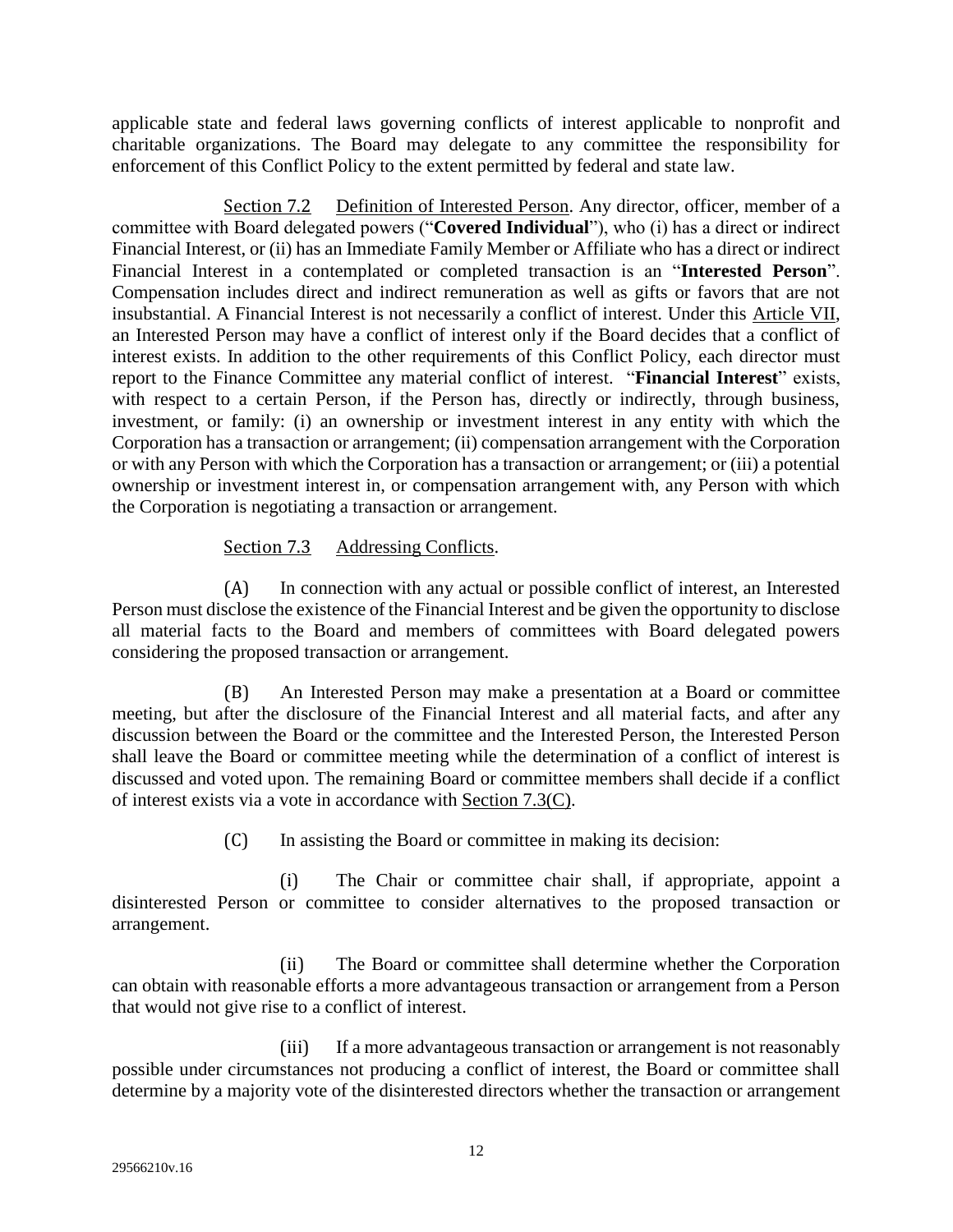is (a) in the Corporation's best interest; (b) for the Corporation's own benefit, and (c) fair and reasonable. In conformity with the above determination, the Board or committee shall make its decision as to whether the Corporation may enter into the transaction or arrangement.

(D) If the Board or committee has a reasonable basis to believe a Covered Individual has failed to disclose actual or possible conflicts of interest:

(i) It shall inform the Covered Individual of the basis for such belief and afford the Covered Individual an opportunity to explain the alleged failure to disclose.

(ii) If, after hearing the Covered Individual's response and after making further investigation as warranted by the circumstances, the Board or committee determines the Covered Individual has failed to disclose an actual or possible conflict of interest, it shall take appropriate disciplinary and corrective action as the Board or relevant committee determines in its discretion.

<span id="page-15-0"></span>Section 7.4 Statement Affirming Compliance with Policy. Annually, each Covered Individual shall sign a statement which affirms such individual:

- (A) Has received a copy of this Conflict Policy;
- (B) Has read and understands this Conflict Policy;
- (C) Has agreed to comply with this Conflict Policy; and

(D) Understands the Corporation is charitable and in order to maintain its federal tax exemption, the Corporation must engage primarily in activities which accomplish one or more of its tax-exempt purposes.

<span id="page-15-1"></span>Section 7.5 Records of Proceedings. The minutes of the Board and all committees with Board delegated powers, including those standing committees created by [Article](#page-11-4)  [V,](#page-11-4) shall contain: (a) the names of the Persons who disclosed or otherwise were found to have a Financial Interest in connection with an actual or possible conflict of interest, the nature of the Financial Interest, any action taken to determine whether a conflict of interest was present, and the Board's or the committee's decision as to whether a conflict of interest in fact existed; and (b) the names of the individuals who were present for discussions and votes relating to the transaction or arrangement, the content of the discussion, including any alternatives to the proposed transaction or arrangement, and a record of any votes taken in connection with the proceedings.

<span id="page-15-2"></span>Section 7.6 Periodic Reviews. To ensure the Corporation operates in a manner consistent with its tax-exempt purposes and does not engage in activities that could jeopardize its tax-exempt status, periodic reviews shall be conducted by the Board or any committee to which the Board has delegated this authority. The periodic reviews shall, at a minimum, include review of whether (a) compensation arrangements and benefits of officers are reasonable, based on competent survey information, and the result of arm's length bargaining; and (b) partnerships, joint ventures, and arrangements with management organizations conform to the Corporation's written policies, are properly recorded, reflect reasonable investment or payments for goods and services, further the Corporation's tax-exempt purposes and do not result in inurement, impermissible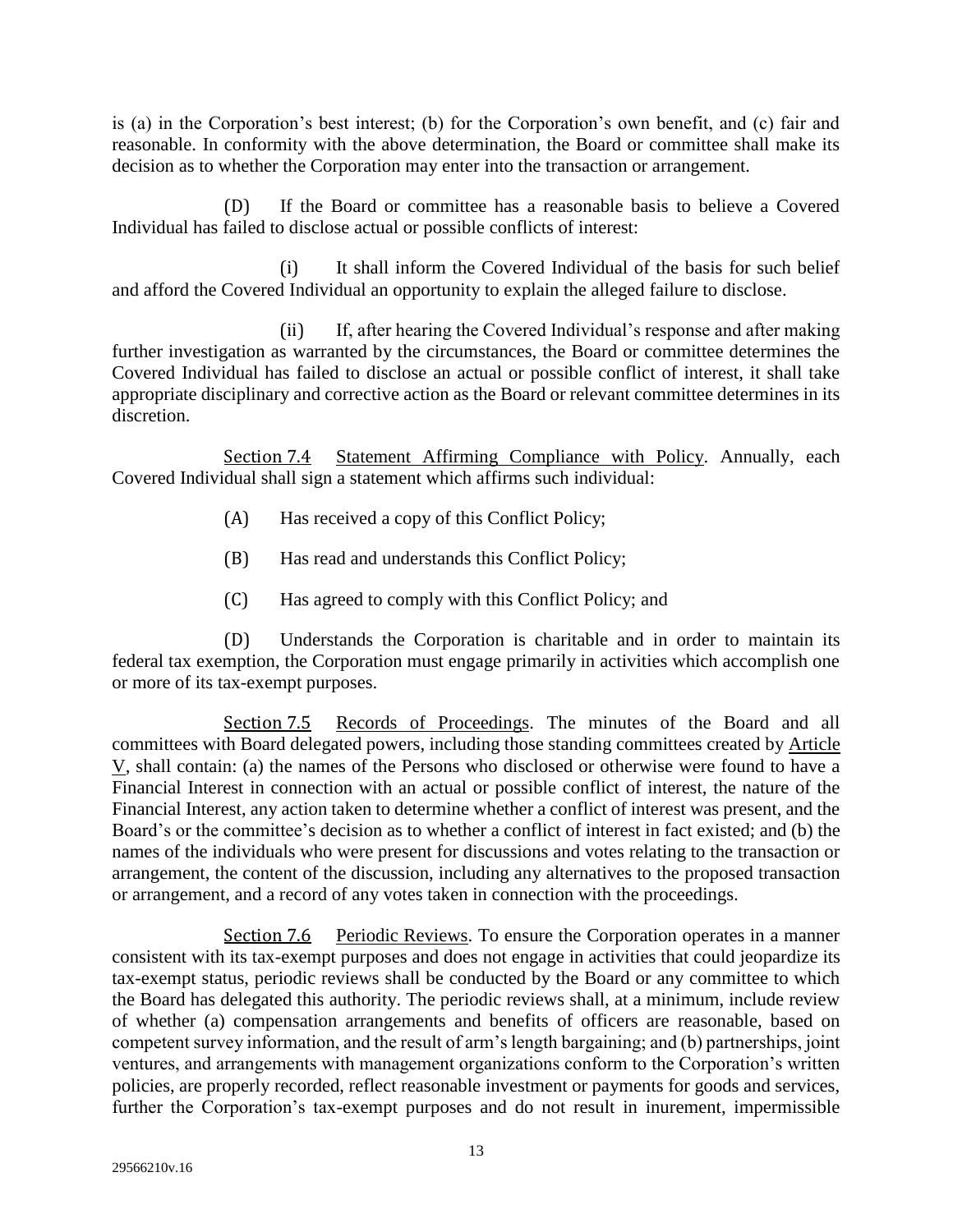private benefit or in an excess benefit transaction. When conducting the periodic reviews as provided for in this [Section 7.6,](#page-15-2) the Corporation may, but need not, use outside advisors. If outside advisors are used, their use shall not relieve the Board of its responsibility for ensuring periodic reviews are conducted.

<span id="page-16-0"></span>Section 7.7 Code of Conduct and Conflict of Interest Designation. In addition to complying with the Conflict Policy, each director must sign the Code of Conduct and any updated versions of the same. Each director shall be responsible for complying with the Code of Conduct in addition to such director's compliance with this [Article VII.](#page-13-10)

### **ARTICLE VIII DISSOLUTION**

<span id="page-16-2"></span><span id="page-16-1"></span>Section 8.1 Dissolution. In order to dissolve the Corporation, the Member must adopt a proposal to dissolve the Corporation.

<span id="page-16-3"></span>Section 8.2 Dedication of Assets to Exempt Purposes. Upon the winding up and termination of the Corporation, its assets shall be distributed as set forth in the Certificate of Formation of the Corporation.

### <span id="page-16-7"></span><span id="page-16-4"></span>**ARTICLE IX PERSONAL LIABILITY AND INDEMNIFICATION OF DIRECTORS, OFFICERS AND OTHER PERSONS**

Section 9.1 Personal Liability.

<span id="page-16-5"></span>(A) The directors, officers, employees, and Member of the Corporation shall not, as such, be personally liable for the acts, debts, liabilities, or obligations of the Corporation.

(B) A director or officer shall not be personally liable to the Corporation or its Member for any action taken or omitted to be taken as a director or officer, as the case may be, if, in connection with such action or omission, the director or officer performed the duties of his or her position (i) in good faith; (ii) with the care an ordinarily prudent person in a like position would exercise under similar circumstances; and (iii) in a manner the director or officer reasonably believes to be in the best interests of the Corporation.

(C) A director or officer of the Corporation, in the performance of his or her duties, shall not have any fiduciary duty to any creditor of the Corporation arising only from such creditor's status as a creditor of the Corporation.

(D) No director or officer shall be personally liable for any injury to a Person or property arising out of a tort committed by an employee, unless such director or officer was personally involved in the situation giving rise to the litigation or unless such director or officer committed a criminal offense in connection with such situation.

<span id="page-16-6"></span>Section 9.2 Mandatory Indemnification. The Corporation shall indemnify an individual who was wholly successful, on the merits, in the defense of any action, suit, or proceeding, whether civil, criminal, administrative, or investigative and whether formal or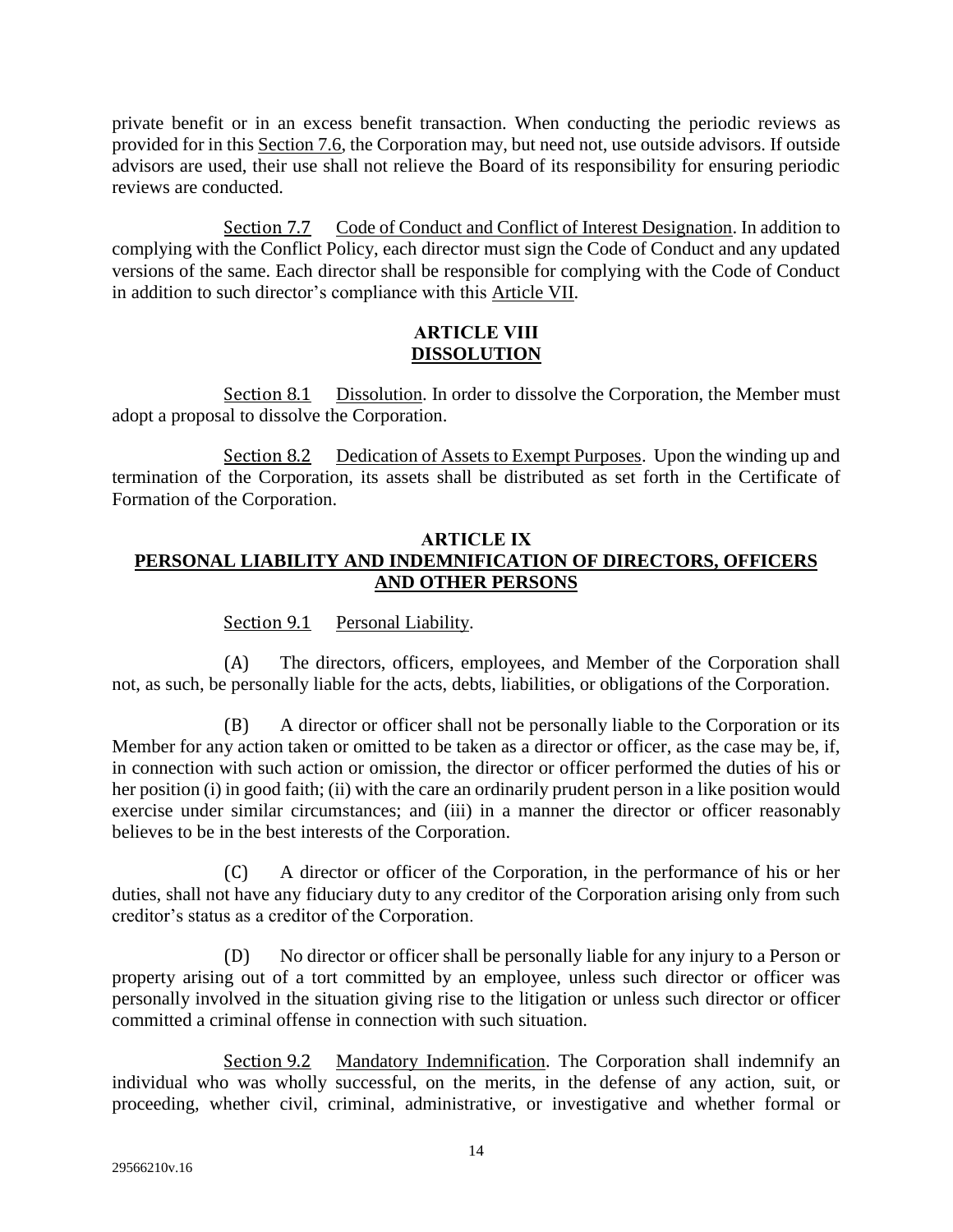informal, to which the individual was a party because the individual is or was a Member, director or officer of the Corporation, or, while a Member, director or officer, is or was serving at the Corporation's request as a director, officer, partner, member, manager, trustee, employee, fiduciary, or agent of another domestic or foreign entity or of an employee benefit plan, against reasonable expenses (including attorneys' fees) incurred by the individual in connection with such action, suit or proceeding. An individual entitled to indemnification under this [Section 9.2](#page-16-6) is hereafter called "an individual covered by [Section 9.2](#page-16-6) hereof."

<span id="page-17-0"></span>Section 9.3 Optional Indemnification. Except as provided in [Section 9.4,](#page-17-1) the Corporation may (but shall not be obligated to) indemnify an individual made a party to any action, suit, or proceeding, whether civil, criminal, administrative, or investigative and whether formal or informal, because the individual is or was a director, officer, employee, fiduciary, or agent of the Corporation, or an individual who, while a director of a nonprofit corporation, is or was serving at the nonprofit corporation's request as a director, officer, partner, member, manager, trustee, employee, fiduciary, or agent of another domestic or foreign entity or of an employee benefit plan, against liability incurred in such action, suit or proceeding, if (i) the individual's conduct was in good faith; (ii) the individual reasonably believed, in the case of conduct in an official capacity, that the conduct was in the Corporation's best interests, and in all other cases, that the conduct was at least not opposed to the Corporation's best interests; and (iii) in the case of any criminal proceeding, the individual had no reasonable cause to believe the conduct was unlawful. Indemnification permitted under this [Section 9.3](#page-17-0) in connection with an action, suit, or proceeding by or in the right of the Corporation is limited to reasonable expenses (including attorneys' fees) incurred in connection with such action, suit, or proceeding.

<span id="page-17-1"></span>Section 9.4 Exceptions. No indemnification under [Section 9.3](#page-17-0) shall be provided to an individual (a) in connection with any threatened, pending, or completed action, suit, or proceeding, whether civil, criminal, administrative, or investigative and whether formal or informal, by or in the right of the Corporation in which the individual was adjudged liable to the Corporation; or (b) in connection with any other threatened, pending, or completed action, suit, or proceeding, whether civil, criminal, administrative, or investigative and whether formal or informal, alleging that the individual derived an improper personal benefit, whether or not involving action in an official capacity, as defined in § 8.001(6) (as amended from time to time), in which such action, suit, or proceeding such individual was adjudged liable on the basis that such individual derived an improper personal benefit. The Board is hereby authorized, at any time, to add to the above list of exceptions from the right of indemnification under [Section 9.3,](#page-17-0) but any such additional exceptions shall not apply with respect to any event, act or omission which has occurred prior to the date that the Board in fact adopts such exceptions. Any such additional exception may, at any time after its adoption, be amended, supplemented, waived or terminated by further resolution of the Board.

<span id="page-17-2"></span>Section 9.5 Advancement of Expenses. Expenses incurred in connection with an action, suit, or proceeding described in [Section 9.3](#page-17-0) hereof may be paid by the Corporation in advance of a final disposition of such action, suit, or proceeding if (a) the individual who has been made party to such action, suit, or proceeding furnishes to the Corporation a written affirmation of such individual's good faith belief that they have met the standard of conduct described in [Section](#page-17-0)  [9.3;](#page-17-0) (b) the individual furnishes to the Corporation a written undertaking, executed personally or on such individual's behalf, to repay the advance if it is ultimately determined that such individual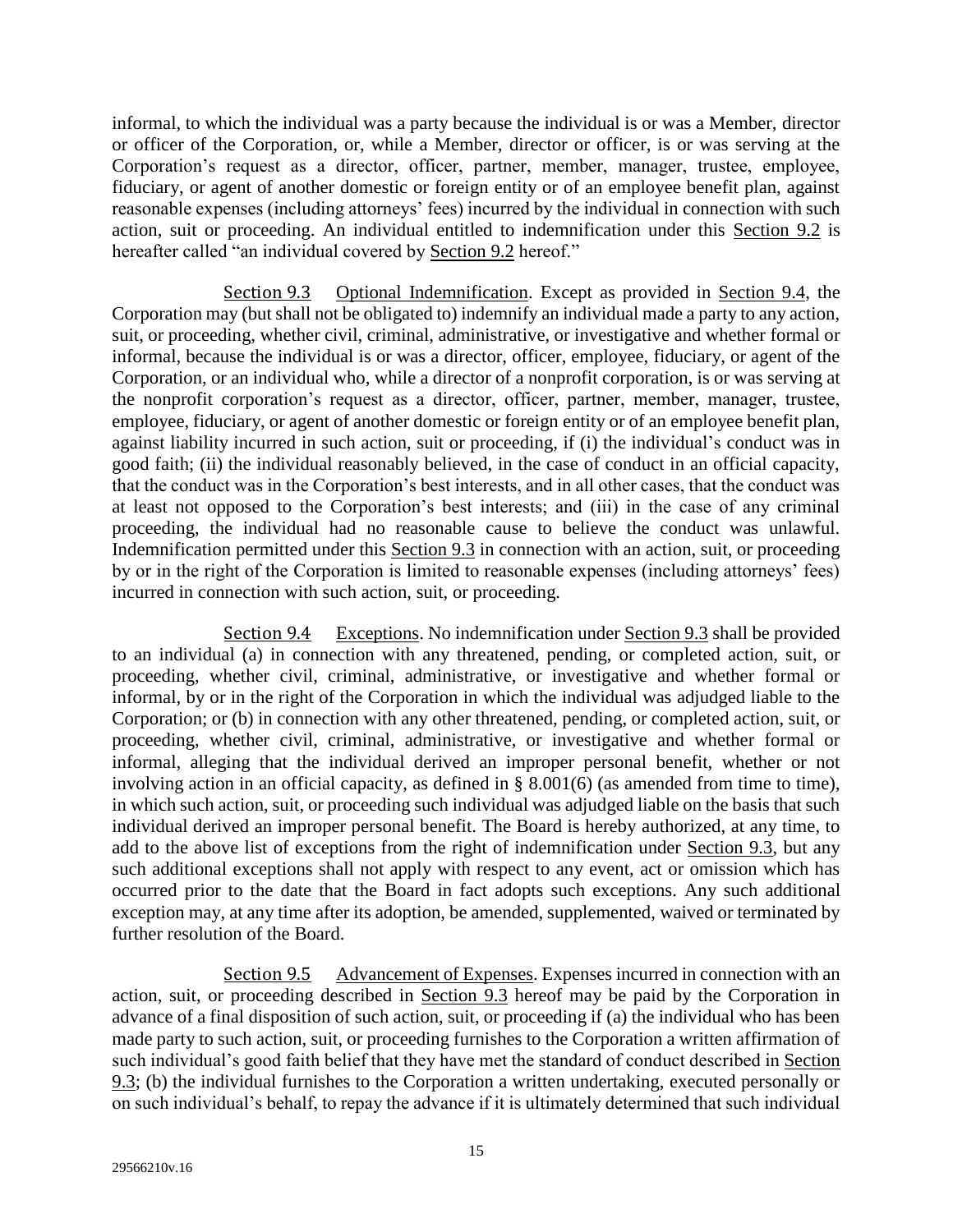did not meet the standard of conduct; and (c) a determination is made that the facts then known to those making the determination would not preclude indemnification under the TBOC or [Section](#page-17-1)  [9.4.](#page-17-1)

<span id="page-18-0"></span>Section 9.6 Continuation of Rights. The indemnification and advancement or reimbursement of expenses provided by, or granted pursuant to, this [Article IX](#page-16-7) shall continue as to an individual who has ceased to be a director or officer of the Corporation, and shall inure to the benefit of heirs, executors and administrators of such individual.

### Section 9.7 General Provisions.

<span id="page-18-2"></span><span id="page-18-1"></span>(A) The Corporation shall not indemnify any individual under [Section 9.3](#page-17-0) unless such indemnification is authorized in the specific case after determination has been made that indemnification of the individual is permissible in the circumstances because the individual has met the standard of conduct described in [Section 9.3.](#page-17-0) The Corporation shall not advance expenses to an individual under [Section 9.5](#page-17-2) unless authorized in the specific case after the written affirmation and undertaking required in [Section 9.5](#page-17-2) are received and the determination required by [Section 9.5](#page-17-2) has been made. The determinations required by [Section 9.3,](#page-17-0) [Section 9.5](#page-17-2) and this [Section 9.7\(A\)](#page-18-2) shall be made (i) by a majority vote of those present at a meeting of the Board at which quorum is present, in which only those directors not parties to the action, suit, or proceeding are counted to satisfy quorum; or (ii) if a quorum cannot be obtained in accordance with clause (i), by a majority vote of a committee of the Board designated by the Board, which committee shall consist of two or more directors not parties to the action, suit, or proceeding. In the event quorum cannot be obtained, and a committee cannot be established, as contemplated in the previous sentence, or, even if a quorum is obtained or a committee is designated, if a majority of the directors constituting such quorum or such committee so directs, the determination required to be made shall be made by independent legal counsel selected by a vote of the Board or the committee in the manner specified above in this Section  $9.7(A)$  or, if a quorum of the full Board cannot be obtained and a committee cannot be established, by independent legal counsel selected by a majority of the full Board. If the determination that indemnification or advance of expenses is permissible is made by independent legal counsel, authorization of indemnification and advance of expenses shall be made by the body that selected such counsel.

(B) The right of an individual covered by [Section 9.2](#page-16-6) hereof to be indemnified (i) may also be enforced as a contract right pursuant to which the individual entitled thereto may bring suit as if the provisions hereof were set forth in a separate written contract between the Corporation and such individual; and (ii) shall continue to exist after the rescission or restrictive modification (as determined by such individual) of this [Article IX](#page-16-7) with respect to events, acts or omissions occurring before such rescission or restrictive modification is adopted.

(C) If a request for indemnification under [Section 9.2](#page-16-6) or for the advancement or reimbursement of expenses validly authorized pursuant to [Section 9.5](#page-17-2) is not paid in full by the Corporation within thirty (30) days after a written claim has been received by the Corporation together with all supporting information reasonably requested by the Corporation, the claimant may at any time thereafter bring suit against the Corporation to recover the unpaid amount of the claim (plus interest at the prime rate announced from time to time by the Corporation's primary banker) and, if successful in whole or in part, the claimant also shall be entitled to be paid the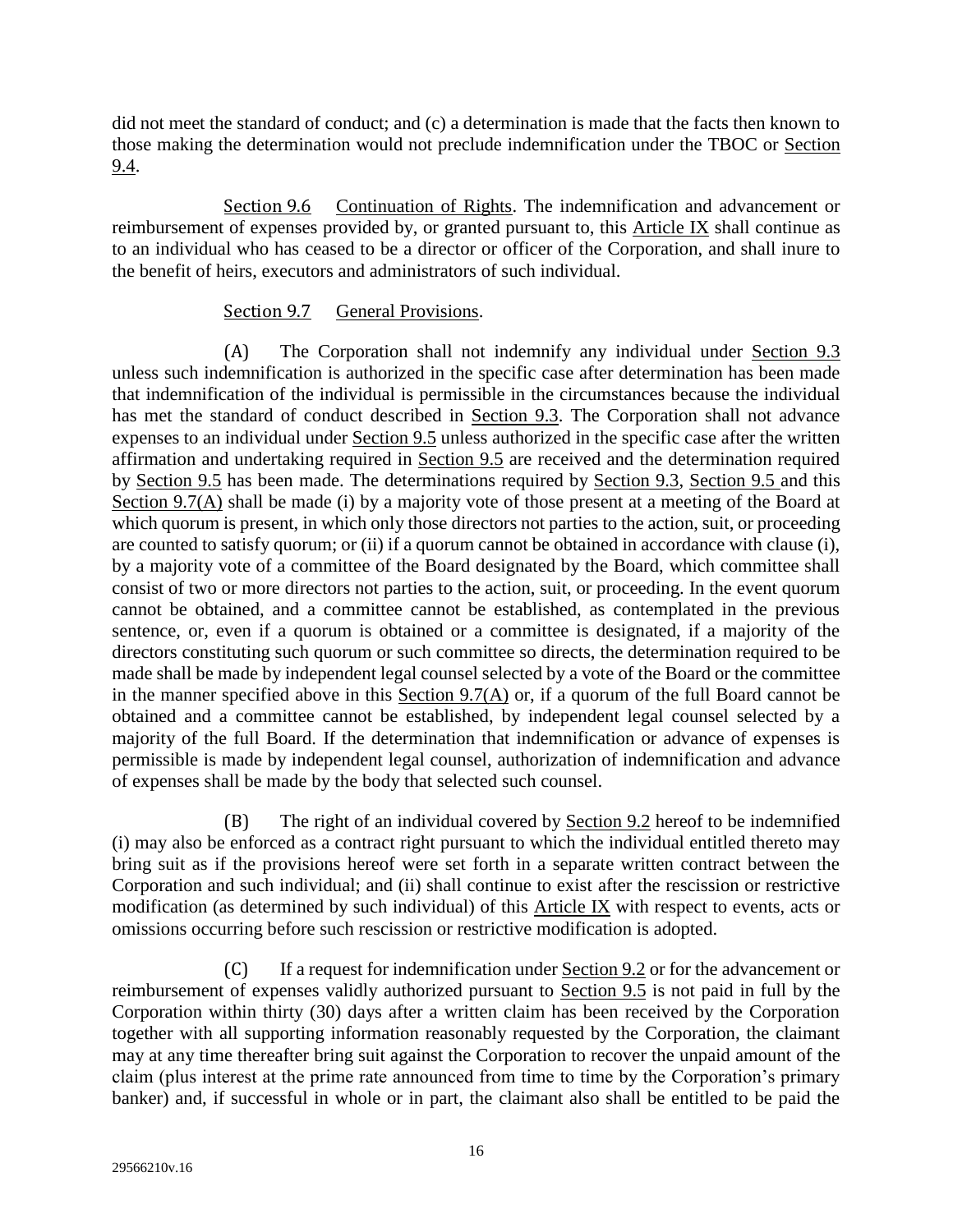expenses (including, but not limited to, attorneys' fees and costs) of prosecuting such claim. Neither the failure of the Corporation (including its Board, independent legal counsel, or its Member) to have made a determination prior to the commencement of such action that indemnification of or the advancement or reimbursement of expenses to the claimant is proper in the circumstances, nor an actual determination by the Corporation (including its Board, independent legal counsel, or its Member) that the claimant is not entitled to indemnification or to the reimbursement or advancement of expenses, shall be a defense to the TBOC or create a presumption that the claimant is not so entitled.

(D) The indemnification and advancement or reimbursement of expenses provided by, or granted pursuant to, this [Article IX](#page-16-7) shall not be deemed exclusive of any other rights to which those seeking indemnification or advancement or reimbursement of expenses may be entitled under any bylaw, agreement, vote of the directors or otherwise, both as to action in such director's or officer's official capacity and as to action in another capacity while holding that office.

(E) Nothing contained in this [Article IX](#page-16-7) shall be construed to limit the rights and powers the Corporation possesses under the TBOC, or otherwise, including, but not limited to, the powers to purchase and maintain insurance, create funds to secure or insure its indemnification obligations, and any other rights or powers the Corporation may otherwise have under applicable law.

(F) The Corporation shall have the right to appoint the attorney for an individual covered by [Section 9.2](#page-16-6) hereof or for an individual covered by [Section 9.3](#page-17-0) hereof, provided such appointment is not unreasonable under the circumstances.

<span id="page-19-0"></span>Section 9.8 Insurance for Corporate Agents. Except as may be otherwise provided under provisions of law, the Board may adopt a resolution authorizing the purchase and maintenance of insurance on behalf of an individual who is or was a director, officer, employee, fiduciary or agent of the Corporation, or who, while a director, officer, employee, fiduciary, or agent of the Corporation, is or was serving at the request of the Corporation as a director, officer, partner, member, manager, trustee, employee, fiduciary, or agent of any domestic or foreign entity or of any employee benefit plan, against liability asserted against or incurred by the individual in such capacity or arising out of the individual's status as such, whether or not the Corporation would have the power to indemnify the individual against such liability under the Certificate of Formation, these Bylaws or provisions of law.

### **ARTICLE X AMENDMENTS AND VALIDITY**

<span id="page-19-2"></span><span id="page-19-1"></span>Section 10.1 Amendments to the Bylaws. The Member shall have the right to amend these Bylaws.

<span id="page-19-3"></span>Section 10.2 Validity. The invalidity of any part of these Bylaws shall not impair or otherwise affect in any manner the validity, enforceability, or intent of the balance these Bylaws.